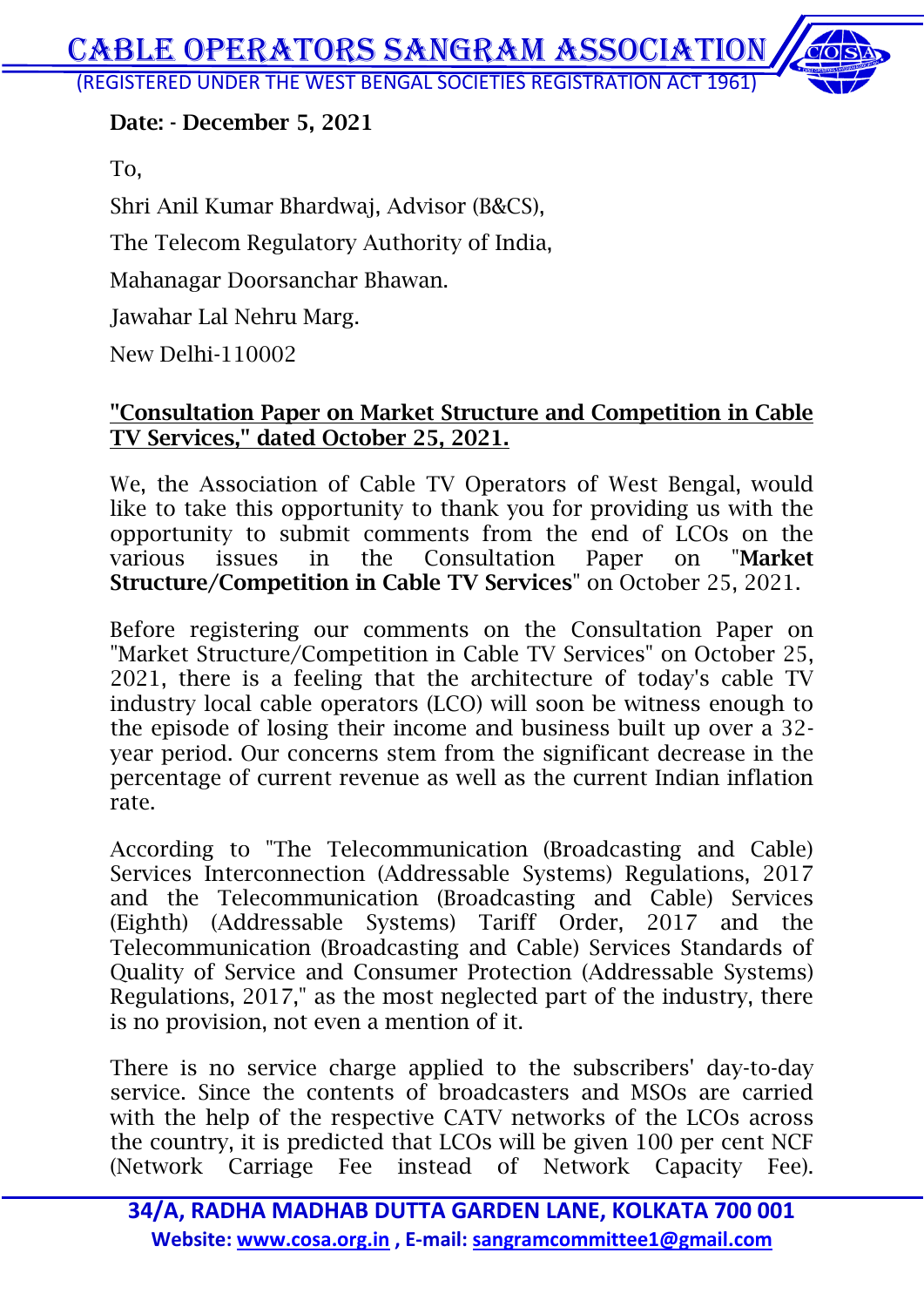

Surprisingly, the sole revenue is obliged to be shared with the MSOs in the form of a Network Capacity Fee (NCF).

LCOs have clearly demonstrated their potential to make a substantial impact in the current million-dollar business and increase overall service quality, from responsible activities to hightech efforts. Our sincere request to TELECOM REGULATORY AUTHORITY OF INDIA (TRAI) on behalf of LCOs is that the most critical demand is the adequate incorporation of LCOs' responsibilities and status quo in the Tariff Structure.

We, the LCOs, are glad that TELECOM REGULATORY AUTHORITY OF INDIA (TRAI) has recognised the ambiguities of Market Structure/Competition in cable TV services; our remarks on the consultation paper are as follows:

**Q1: Given that there are multiple options for consumers for availing television services, do you think that there is sufficient competition in the television distribution sector? Elaborate your answer with reasoning/analysis/justification.**

#### **Ans. to the Q no. 1**:

Consumers can obtain television services from a variety of providers. Consumers may select the service of their choice for their home entertainment, and if this question had been posed prior to October 2, 2003, it would have been perfectly logical, because television service examples indicate that there is significant competition in the distribution industry.

Dish TV started the country's first DTH service on October 2, 2003. India has the highest number of DTH subscribers in the world. As of December 31, 2019, the country had 69.98 million active Pay DTH customers. Subscribers to free DTH providers are not included in this figure. Currently, there are four paid DTH providers and one free DTH provider.

However, due to the enormous number of participants and the price war in the Indian television industry, it can be claimed that in order to survive in a competitive market, LCOs must fight with numerous possibilities, not simply to survive in the company.

In the case of LCO revenues, JIOs have just regained their footing. As an LCO organisation, we believe that the architecture of today's

**34/A, RADHA MADHAB DUTTA GARDEN LANE, KOLKATA 700 001 Website: www.cosa.org.in , E-mail: sangramcommittee1@gmail.com**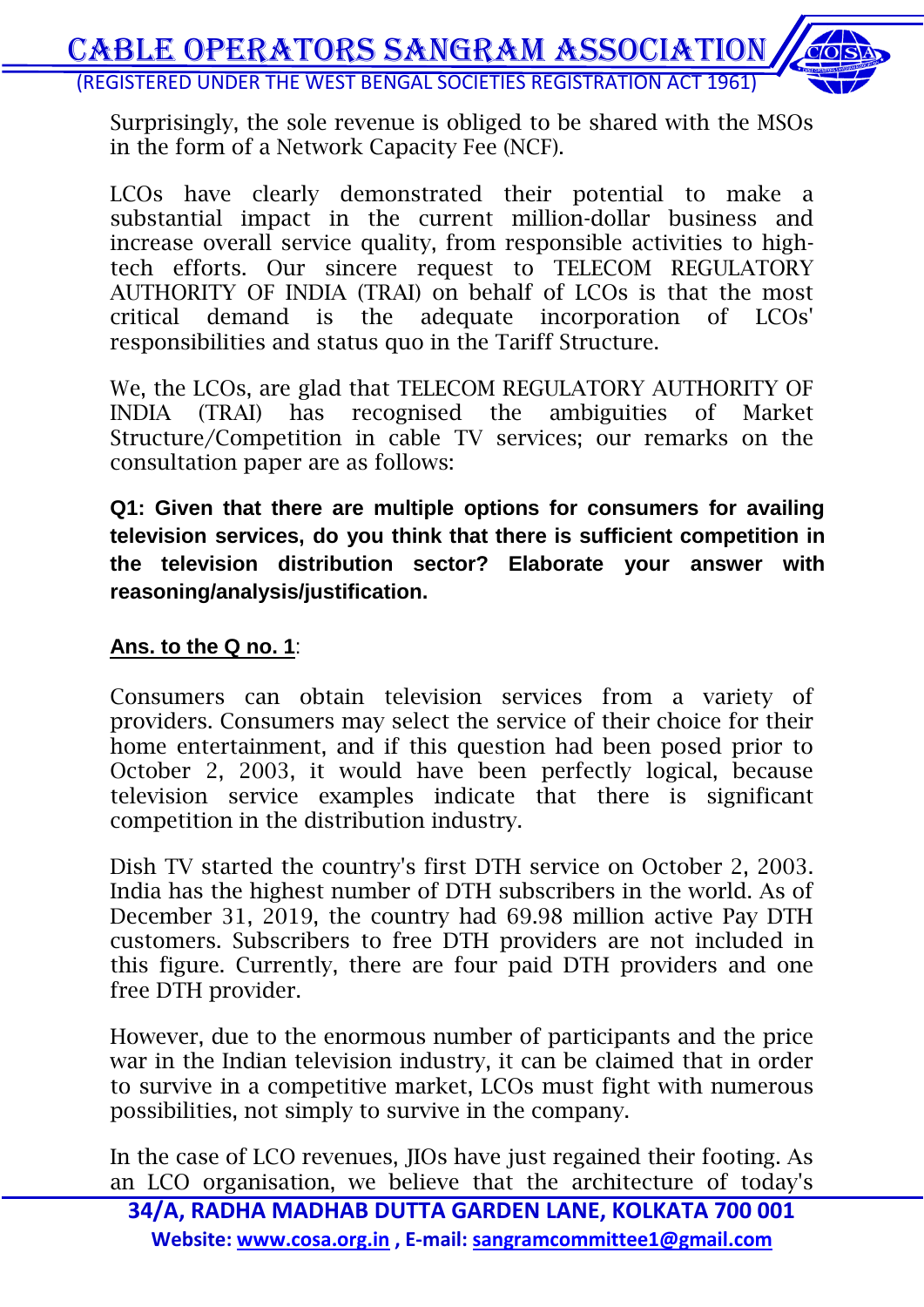cable TV industry's local cable operators (LCOs) will soon see a time of income and business loss.

In addition, there are several unregulated OTT platforms.

On the other hand India's cable TV operators have been having a difficult time. When the government forced the digitisation of cable TV about a decade ago, individuals who did not want to invest money on new set-top boxes dropped their subscriptions. Another setback came in 2019, when the Telecom Regulatory Authority of India (TRAI) issued the New Tariff Order, which made channel choosing more difficult and boosted rates.

According to the Broadcast Audience Research Council, 210 million Indian households have a television set in 2020. This is a growth of 6.9% over 2018, when there were 197 million TV households.

In India, meanwhile, the number of cable homes has decreased from 115 million to 100 million. According to a study by credit rating agency CRISIL, DTH's

As a result, as a group of LCOs, we believe that there is no need for any other way for customers to obtain television services. If you explore for alternatives after this, you will find that "too many cooks spoil the soup," and hence the concept of more options may fail. Then, by blaming others, no one bears the guilt for the failure.

Thus, in the case of cable TV, Indian customers have a plethora of players and service providers to choose from.

**Q2: Considering the current regulatory framework and the market structure, do you think there is a need to regulate the issue of monopoly/oligopoly/market dominance in the Cable TV Services? Do provide reasoning/justification, including data substantiating your response.**

#### **Ans. to the Q no. 2**:

Given the existing legal and market structures, we believe that only TV services need to regulate the problem of monopoly, oligopoly, or market dominance since an exclusive entity arises when a certain person or company is the exclusive supplier of a specific product. Monopolies are defined by a lack of economic rivalry to manufacture goods or services, a lack of viable alternative products, and the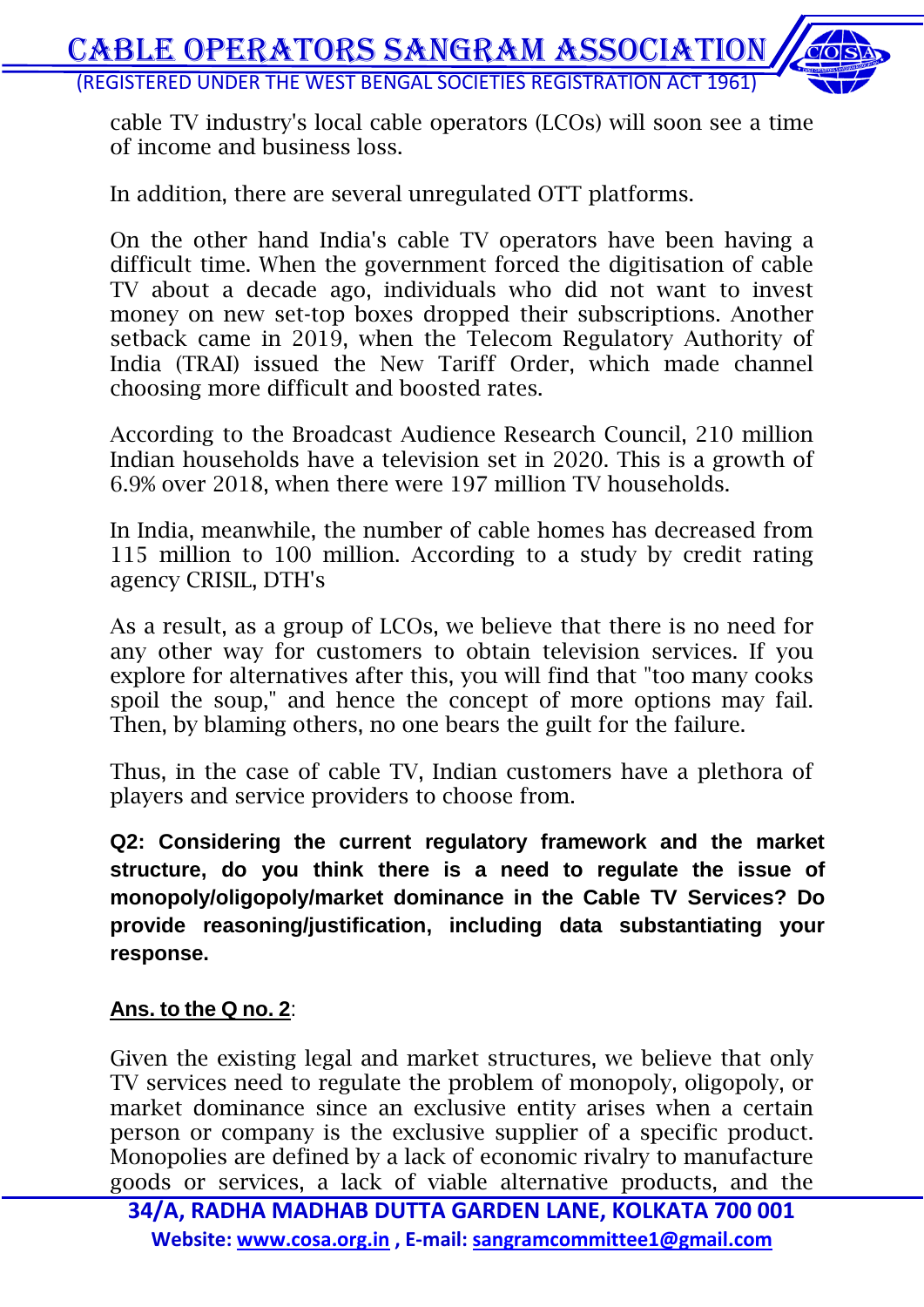likelihood of monopoly pricing exceeding the seller's marginal cost, resulting in larger monopoly profits.

An oligopoly is a market structure in which a small number of major vendors dominate a market or sector (oligopolists). In the United States, for example, it has been discovered that the insulin and electricity sectors are extremely oligopolistic.

Market dominance is a measure of a brand's, products, services, or persistence that is tied to competing offerings and controls a large share of the strength in a certain market.

Concerning the necessity to manage monopoly, oligopoly, and market dominance, it is worth emphasising that there is not just healthy competition on TV, but healthy and wholesome competition is an interaction between persons that stimulates and encourages attempts to reach higher. It fosters a climate in which everyone in the group desires that everyone succeeds, while others do not want to fail.

There is also uneven competition. It is sometimes solely used to refer to annoyances that confuse consumers regarding the origin of the product. As a result, service quality will decline, and users will continue to be unsatisfied with the services offered by their service providers.

**Q 3. Keeping in view the market structure of television broadcast sector, suggest proactive measures that may address impending issues related to monopoly/market dominance in cable TV sector? Provide reasoning/details, including data (if any) to justify your comments.**

#### **Ans. to the Q no. 3:**

As an organisation of LCOs we can suggest on the matter of the market structure of the television broadcasting industry, only active action can be taken to solve the looming issues of market monopoly and market dominance in the cable sector. Monopolization necessitates monopolistic power and the deliberate acquisition or preservation of such power, as opposed to expansion or development resulting from a superior product, commercial acumen, or a historical accident.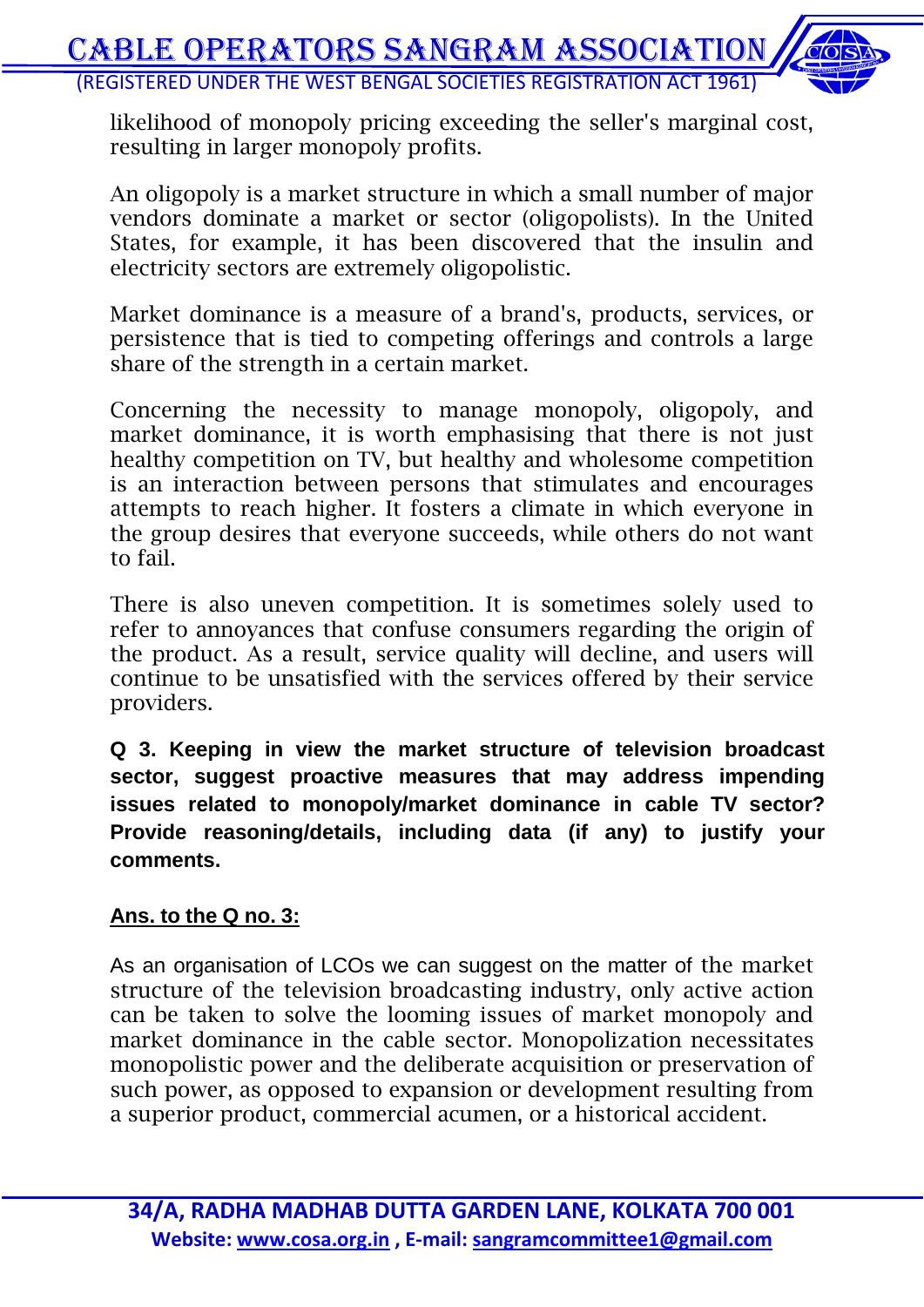It's critical to understand the difference between aggressive competition and measures that shut out competitors and undermine the competitive process.

It's a tricky subject, too, because competitive and exclusionary behaviour may often be mistaken for one another. The same precise behaviour can have both precompetitive and exclusionary consequences. In deciding the criteria to be applied to single-firm activity, an efficient legal system will examine the impact of false positives, false negatives, and administrative expenses.

Laws should be adopted largely to prohibit competition that causes economic damage to a firm through fraudulent or unfair business activities in order to retain monopoly/market dominance.

This will only require different segments of the television industry to adhere to the concepts of transaction, arbitrariness, and equality, which will be founded on fairness, honesty, and credibility, resulting in recognised corporate ethics.

**Q4. Do you think that there are entry barriers in the Indian cable television sector? If yes, please provide the list and suggest suitable measures to address these? Do provide full justification for your response.**

#### **Ans. to the Q no. 4:**

Speaking of LCOs wanting to enter the Indian cable television sector, there is no barrier to entry into the Indian cable television sector because if anyone wants to enter the Indian cable television sector as a LCO, it is just his desire to do television business, and if he spends only Rs. 500 for Post and Telegraph License, then he will be able to enter the television sector as an LCO.

However, there are restrictions on entering the Indian cable television sector as an MSO as there are many issues involved in becoming an MSO, such as MSO license, affidavit, net worth certificate, monetary money, technical assistance, CAS, SMS, and of course, the broadcaster's favour.

As an organisation of LCOs, we can say that there is a need for more legal flexibility and ample opportunities to emerge as an MSO in the Indian cable television sector, especially for those LCOs who are looking for a new way to enter the cable television sector as MSOs.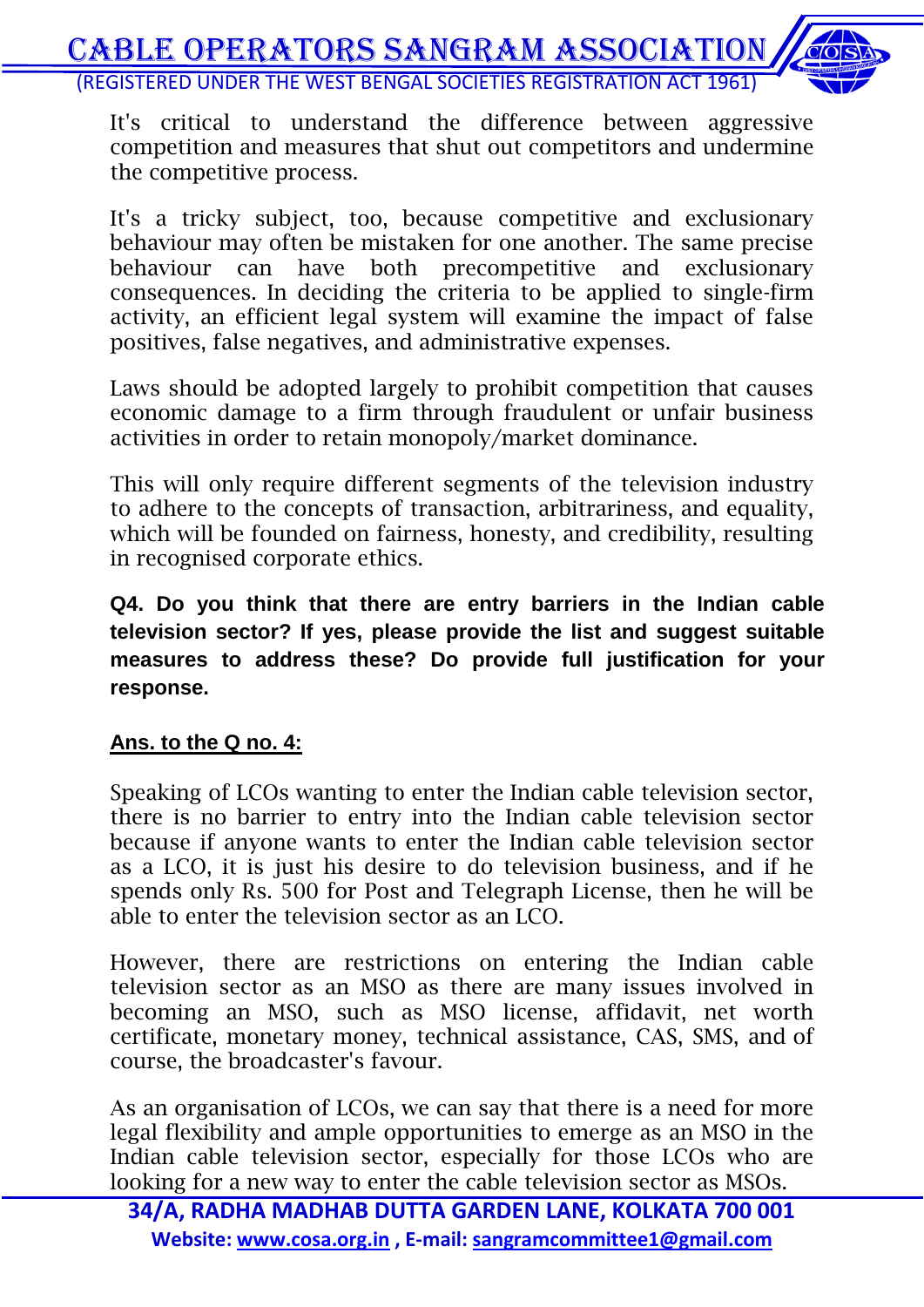**Q 5. Do you think that there is a need to regulate LCOs to protect the interest of consumers and ensure growth/competition in the cable TV sector? If yes, then kindly suggest suitable regulatory/policy measures. Support your comments with reasoning/ justification.**

#### **Ans. to the Q no. 5:**

As an LCO organisation, we do not believe that there is a need to regulate LCOs in order to defend consumers' interests and promote growth and competition in the TV industry alone. Since our response in this matter is no, it is reasonable to claim that the development of major houses in the TV industry has cornered minor businesses like LCOs due to their unique inclination to abuse consumer purchasing power by pressuring them to cut prices throughout the supply chain.

The Telecom Regulatory Authority of India (TRAI) and the Ministry of Information and Broadcasting (MIB) both have the authority to fine for monopoly abuse.

**Q6. What should be the norms of sharing infrastructure at the level of LCO to enable broadband services through the cable television infrastructure for last mile access? Is there a possibility that LCO may gain undue market control over broadband and other services within its area of operation? If yes, suggest suitable measures to prevent such market control. Provide detailed comments and justify your answer.**

#### **Ans. to the Q no. 6:**

What should be the rules of infrastructure sharing at the LCO level to enable broadband services through the television infrastructure only for last mile access? Speaking of which, it can be said that, There is no significant role for LCOs to effectively interfere in the infrastructure as well as in the architecture or resources of broadband services, as the system in question relies on the ISP, the LCO's ability to share data accessed by ISPs only on its TV network infrastructure.

Since LCOs rely exclusively on ISPs to provide broadband services through cable television infrastructure, broadband services rely on ISPs. Flexibility will pave the way for LCOs to become ISPs locally and, of course, improve quality of service.

All possibilities for gaining unwanted market control over broadband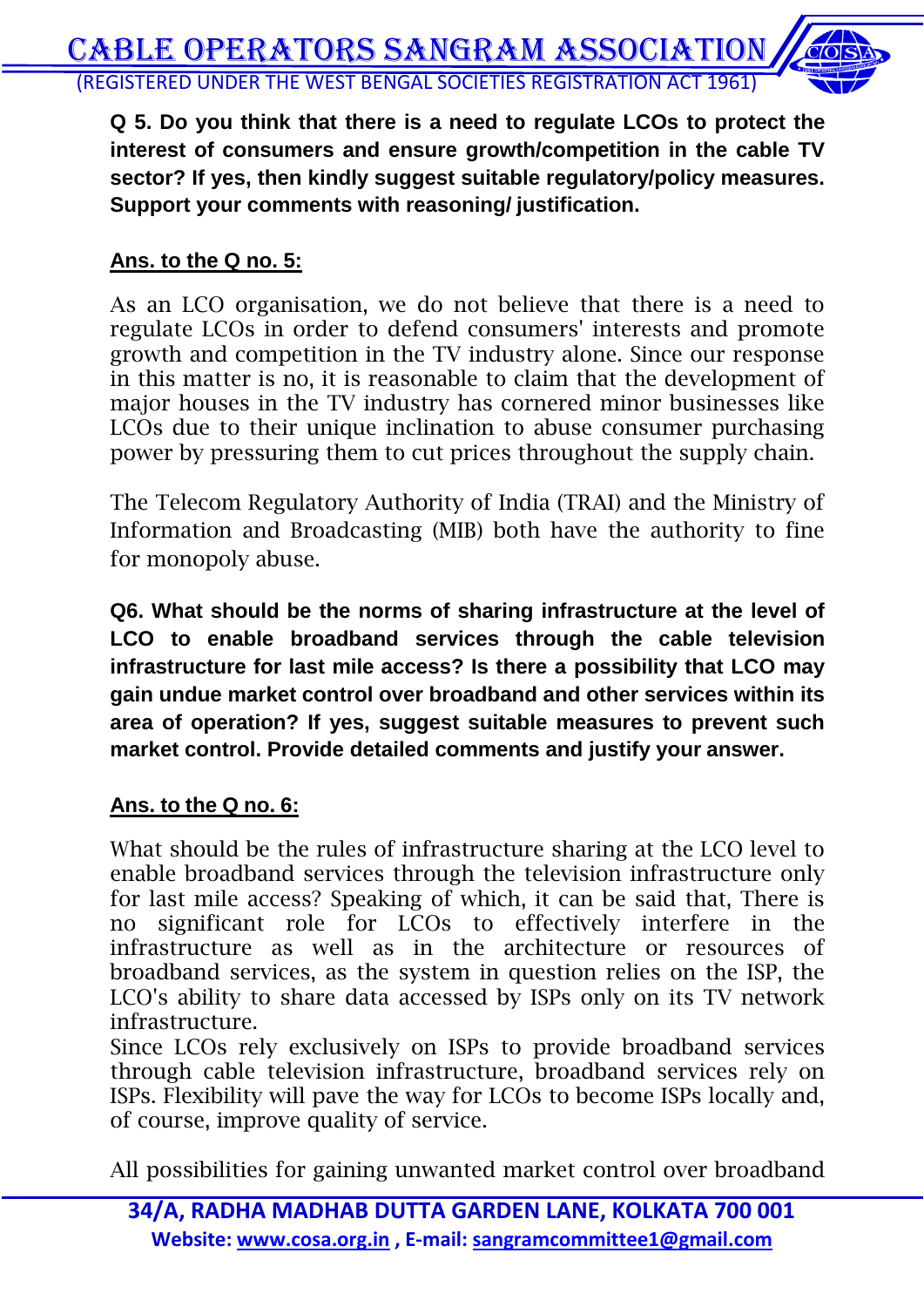

and other services within the scope of LCO have already been exploited. Competition among various multinationals, corporates, and ISPs has already gained unwanted market control over broadband and other services. Unsolicited market control over broadband and other services within its purview has been sufficient and no longer needed.

#### **Q7. What should be the relevant market for measuring the market power of cable services? Do provide full justification for your response.**

#### **Ans. to the Q no. 7:**

Simply expressed, market power is a measure of a company's capacity to successfully influence the pricing of its products or services in the market as a whole.

The Herfindahl–Hirschman index (HHI), which evaluates the number of enterprises in the market and their market share, and the Learner's Index, which measures the degree to which prices are marginal, are two quantitative metrics that may be used to evaluate a firm's market competence. Excessive spending within its purview has been adequate and is no longer required.

No, the relevant market for determining market strength in the television industry cannot be primarily dependent on the state. Because the Indian cable TV market can be based on the number of customers rather than a specific region or state, For example, among the 28 states and 8 union territories of the country, there are metro cities such as Delhi, Mumbai, Kolkata, and Chennai where the number of customers, capacity, and compatibility are not equivalent to other cities. Assuming a set number of players for each state, it is plausible to conclude that, while the subject matter is valid, its futility and impracticality will be apparent after implementation. Due to its size, the customer base of 28 states and 8 union territories will be useful for gauging market strength.

**Q 8. Can a state or city or sub-city be identified as relevant geographic market for cable television services? What should be the factors in consideration while defining relevant**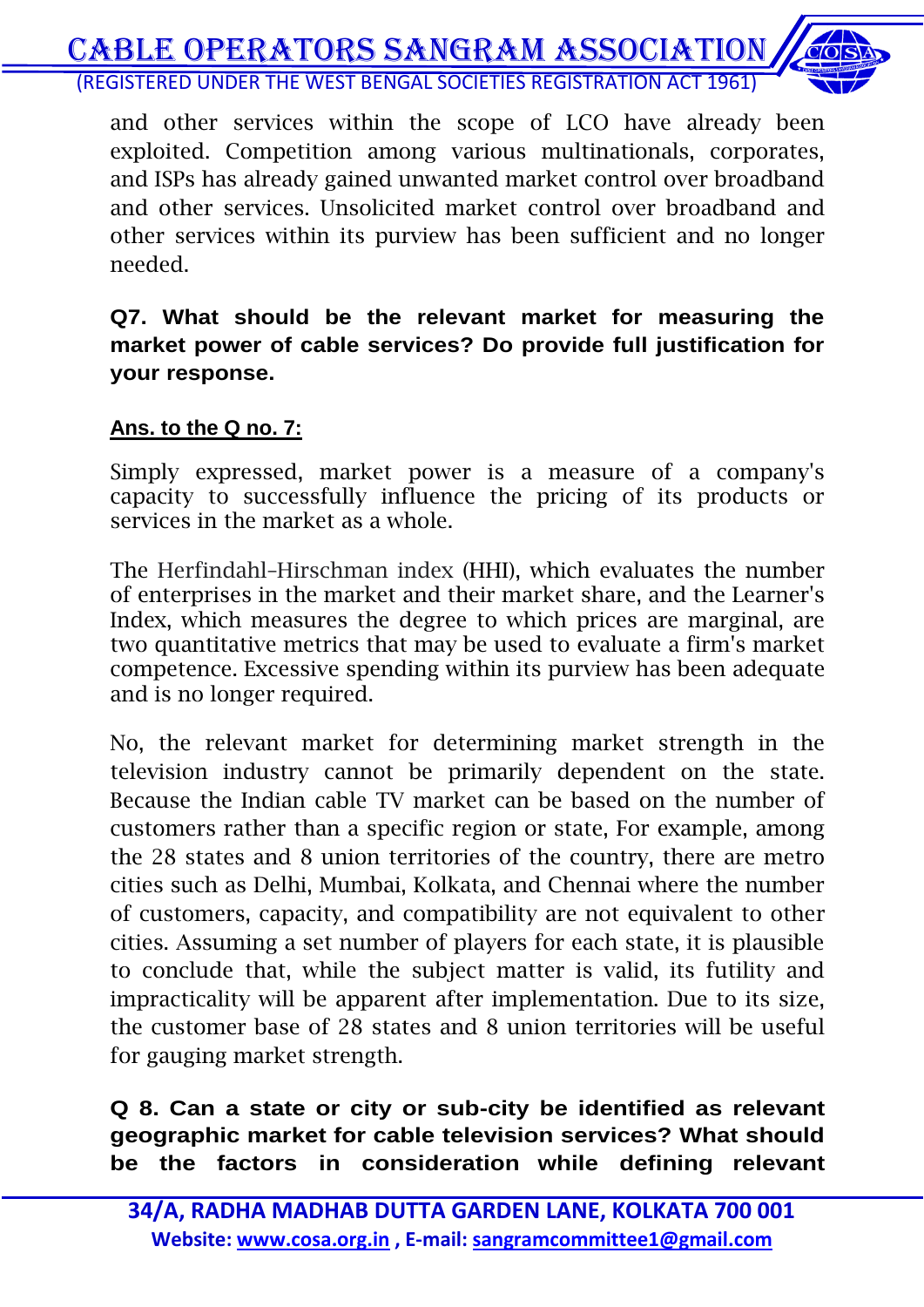#### **geographic market for cable television services? Do provide full justification for your response.**

#### **Ans. to the Q no. 8:**

The state or city or sub-city cannot be identified as a relevant geographic market for cable television services. The below factors are taken into consideration while defining the relevant geographic market for cable television services.

A relevant market is one where a certain product or service is offered for sale. It's the point where a relevant product market intersects with a relevant geography market.

A relevant product market includes all products and/or services that the consumer considers interchangeable or substitutable based on the products' characteristics, prices, and intended use; a relevant geographic market includes the area in which the firms involved in the supply of products or services operate and where competition is sufficiently homogeneous.

The geographic market is a region in which all merchants have the same competition circumstances for the product in question. The same criteria that were used to establish relevant product markets should be applied to the relevant geography market.

The type and size of the relevant geographic market are factors to consider while defining it.

Since India is one of the most varied countries in the world, a state, city, or sub-city can never be designated as a significant geographical market for television services. According to the 2001 census of India, the nation contains 122 major languages and 1599 additional languages, as well as more than 700 ethnic tribes, each with their own customs and entertainment.

Indian culture is frequently referred to as a synthesis of many civilizations. It is distributed over the Indian subcontinent and is impacted and formed by a history that dates back thousands of years. With a total area of 3,287,263 square kilometres, India is the world's sixth biggest nation. As a result, while determining the appropriate geographic market for cable television services, the market should be assessed independently for each unique geographical market.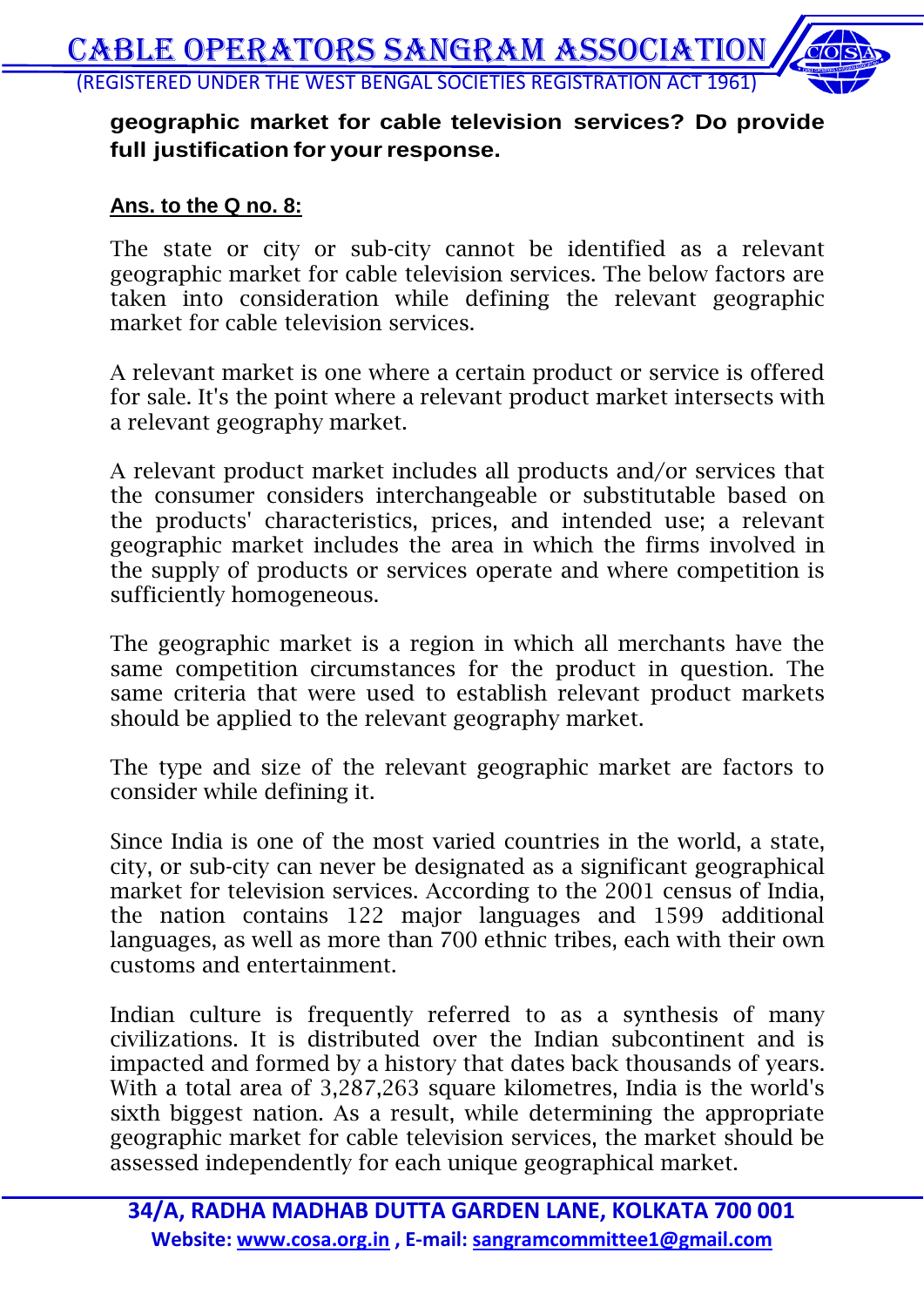

**Q 9. Do you think that MSOs and its Joint Ventures (JV) should be treated as a single entity, while considering their strength in the relevant market? If yes, what should be the thresholds to define a MSO and its JV as a single entity? Do provide full justification for your response.**

#### **Ans. to the Q no. 9:**

In terms of whether MSO and its joint venture (JV) should be treated as a single business, joint ventures provide a broad range in terms of their cost-benefit ratio, where costs equal competitive advantage and advantage equals competitiveness. Joint ventures in fastgrowing industries, such as cable television, are likely to be more widespread.

A joint venture (JV) is not the same as a partnership. The word refers to a single company entity made up of two or more people. A joint venture occurs when two or more distinct entities unite to form a new entity, which may or may not be a partnership.

Joint ventures in fast-growing industries, such as cable television, are likely to be more widespread.

There are several motivations for forming temporary alliances with other firms, including the need for expansion, the creation of new goods, or entry into new markets (especially overseas). JVs are a typical means for two unrelated firms' business abilities, industry knowledge, and people to be combined. This sort of collaboration enables each participating organisation to scale its resources to fulfil a given project or objective, lowering total costs but increasing the task's underlying risks and obligations.

A joint venture can be described as a "consortium." However, because the consortium is regarded as a more informal agreement between a number of different enterprises rather than the formation of a new corporation, it does not result in the formation of a wholly new organisation.

A merger occurs when two firms unite to establish a single corporate company, which is sufficient to regard as a single entity but does not need a "unity of interest" between the members of the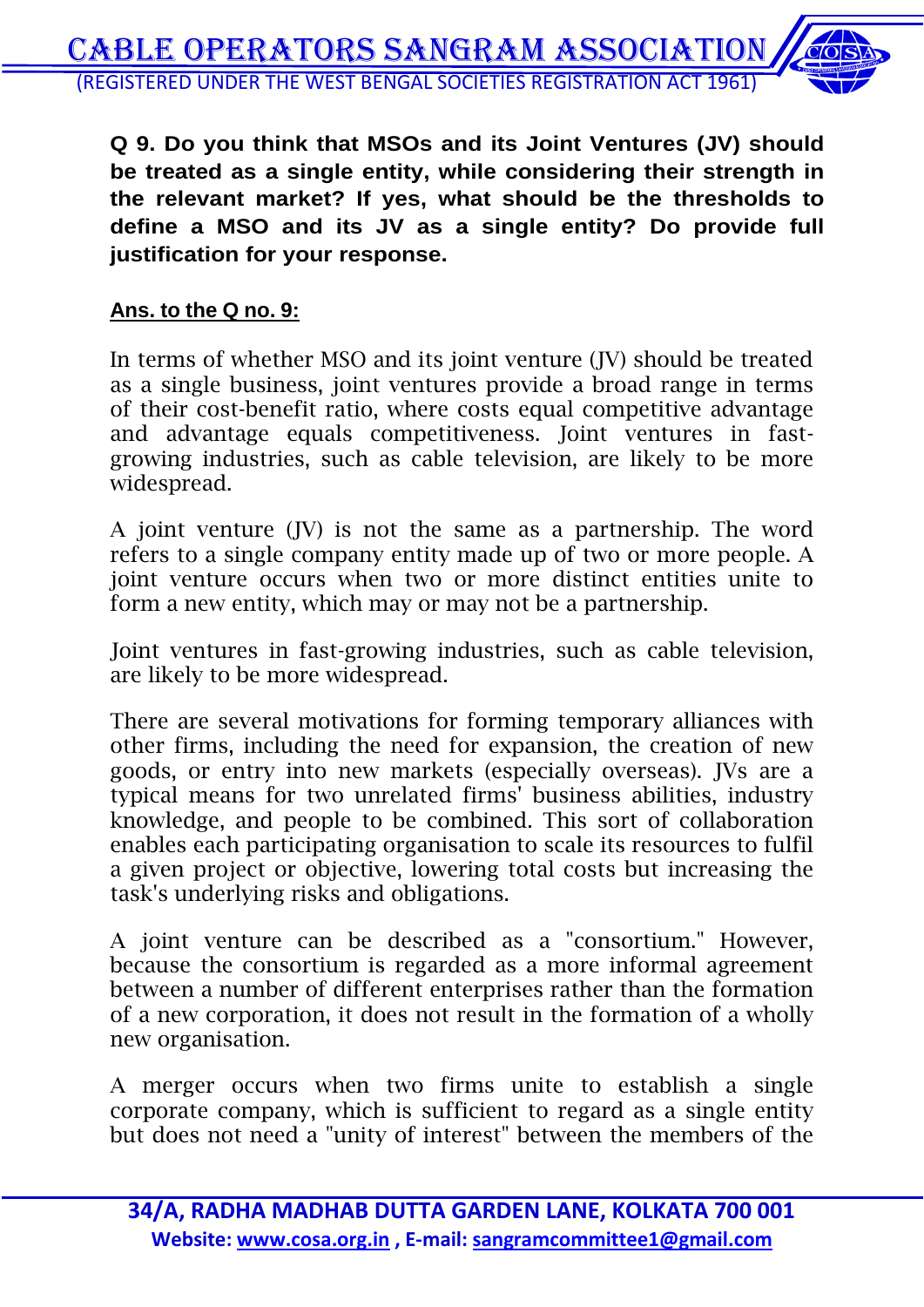joint venture, as is the situation when a parent and its fully owned subsidiary merge.

It should be extended to legal joint venture participants who are separately owned and regulated companies.

As a result, as an LCO organisation, we believe that MSO and its joint venture (JV) should not be treated as a single company. Because an MSO and its joint venture (JV) should not be treated as a single entity, we have no influence in determining the standards for designating an MSO and its JV.

**Q 10. Which method is best suited for measuring the level of competition or market concentration of MSOs or LCOs in a relevant market?**

- **a) Provide your suggestions with justification.**
- **b) Do you think that HHI is appropriate to measure market concentration of MSOs in the relevant market? Do provide full justification for your response.**
- **c) If yes, then in your opinion should MSO and its JVs may be considered as a single entity for calculating their HHI? Do provide supporting data with proper justification for your response.**

#### **Ans. to the Q no. 10:**

Our statement as an LCO organisation is about which approach is best for determining an MSO's or LCO's level of competition or market density in the relevant market.

1. (a) To determine the degree of rivalry or market density among MSOs,

At the moment, MSOs' diverse actions are moving away from the competitive structure of markets and taking on a lethal shape in order to build a competitive market (exclusive, oligopoly market) that will display the face of profit.

Examining today's market structure, exclusive competition and oligopoly market structures appear to be concentrated mostly in perfect competition and exclusive markets.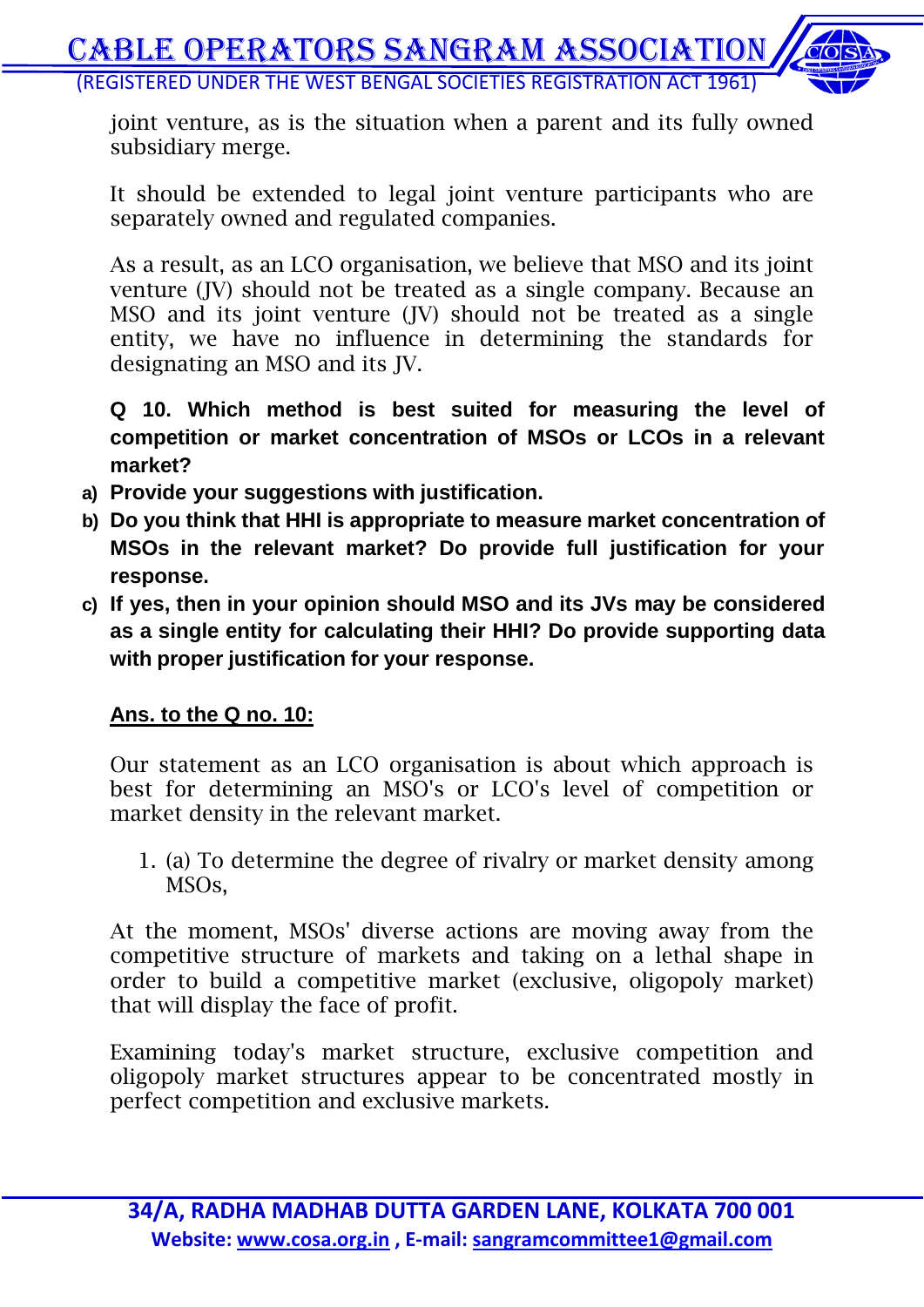#### **Concentration**

The amount to which market distribution between enterprises is relatively constrained, or market density, is an essential structural element of a market.

#### **Entry-level restrictions**

Other aspects of the market structure, such as entrance and exit conditions, are also investigated in the study. Companies perform competitively in the absence of entrance and exit obstacles, according to the theory of competition e.g.

#### **Costs that are bundled**

Sinking costs, which a potential invader must incur before entering, might therefore inhibit efficient entrance while enhancing quality and preventing price decreases.

#### **The scope of the economy**

Economies of scale refer to a decrease in the marginal cost of production that occurs as a crop is grown.

- A volume is created.
- Regulatory impediment
- Economic indicators

It gives a quantitative measurement of a regulatory stance across several sectors and regulatory domains, whereas sector indicators concentrate on particular network and service industry level regulations.

#### **Dynamic structural configurations**

There are crucial dynamic measures of competition that can assist in explaining the static structural measure of competition. This is because other qualified applicants and new entrants will compete in a well-functioning market.

#### **Rates of entry and exit**

The most typical dynamic measures are entry and departure rates. We already know that the entrance rate is derived by dividing the number of new entities created each year by the total number of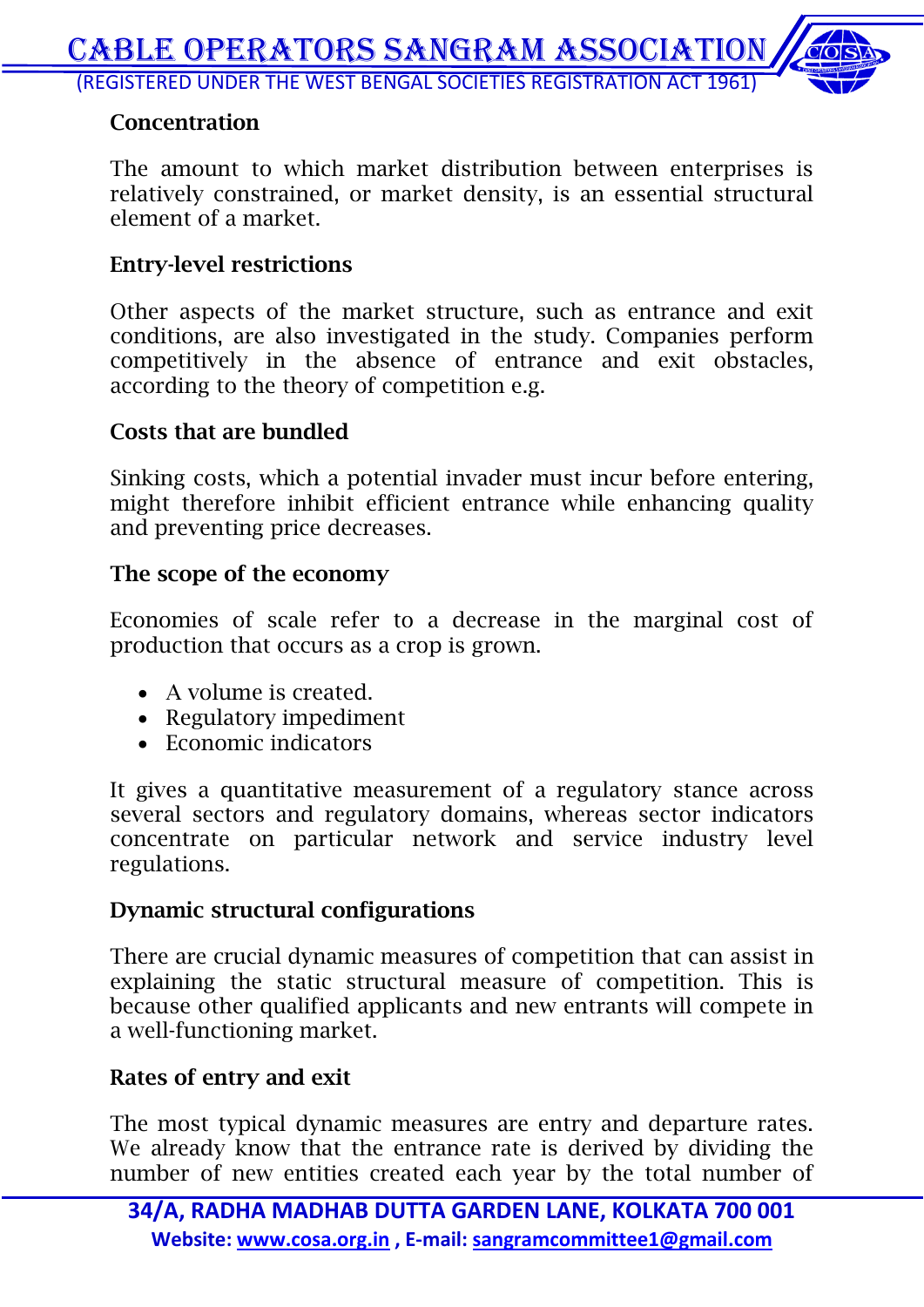

active entities in that year. Similarly, departure rates are estimated using the number of departure agencies every year. The purpose of this metric is to represent the reality that competition can attract new competitor firms to the market and, at the very least, compel skilled manufacturers to quit.

#### **The average age of businesses**

Another dynamic metric is the annual change in the average firm age of major enterprises. The number of employees is used to determine the firm's size.

#### **Density**

When tiny enterprises account for a substantial proportion of the whole market, the term "market density" is employed. It assesses a company's or a group of firms' sales dominance in a certain market. The density ratio is used to calculate the market density ratio.

All market density measures are classified into two types: isolated units and incremental units.

In terms of gauging the amount of competition or market density of LCOs, only TVs have the ability to set the price or bundle. Furthermore, since LCOs must compete for business survival with corporates and major houses, any efforts to evaluate the amount of competition or market density of LCOs will be futile because, in a fully competitive market, LCOs simply operate as price takers. The intersection of market supply and demand curves determines prices. The demand curve for LCOs is not the same as the market demand curve.



Market and firm demand curves in a perfectly competitive market

**34/A, RADHA MADHAB DUTTA GARDEN LANE, KOLKATA 700 001 Website: www.cosa.org.in , E-mail: sangramcommittee1@gmail.com**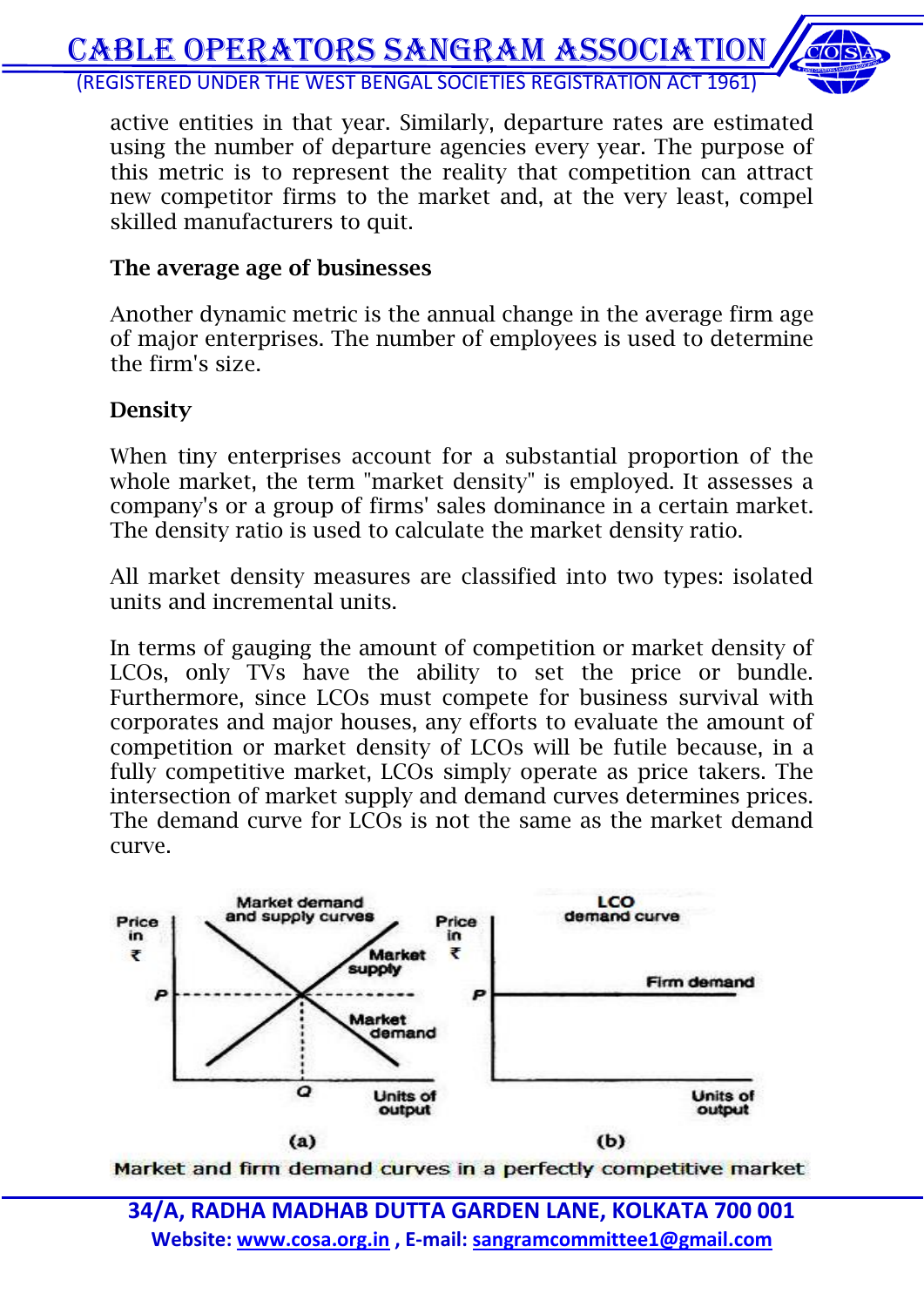

(b) We believe that the HHI is appropriate and relevant for estimating MSO market density in the relevant market. This index is generated by taking the square root of the market share and multiplying it by the proportion of each individual business in the industry. For example, imagine there are only four businesses in the MSO industry, and the following are their relative market shares:

MSO A controls 25% of the market.

MSO B controls 35% of the market.

MSO C controls 12% of the market.

MSO D controls 28% of the market.

The Herfindahl-Hirschman index has been calculated as follows:

| <b>Using</b><br>Herfindahl-Hirschman Index<br>(HHI) Formula |                                                 |  |  |              |
|-------------------------------------------------------------|-------------------------------------------------|--|--|--------------|
| <b>B6</b>                                                   | $=(B2)^2+(B3)^2+(B4)^2+(B5)^2$<br>$f_{\rm{sc}}$ |  |  |              |
|                                                             | A                                               |  |  | в            |
| <b>PARTICULARS</b>                                          |                                                 |  |  | <b>VALUE</b> |
| Market Share of MSO A                                       |                                                 |  |  | 25           |
| Market Share of MSO B                                       |                                                 |  |  | 35           |
| Market Share of MSO C                                       |                                                 |  |  | 12           |
| Market Share of MSO D                                       |                                                 |  |  | 28           |
| Herfindahl-Hirschman Index (HHI)                            |                                                 |  |  | 2778         |

HHI formula = Herfindahl-Hirschman Index (market share of MSO A) 2 and up (market share of MSO B) 2 and up (market share of MSO C) 2 and up (market share of MSO D) 2

That is (25) 2+ (35) 2 + (12) 2 + (28) 2 = 625 + 1,225 + 144 + 784 = 2,778

Because the score is greater than 2,500, it demonstrates that the MSO business in our case is excessively consolidated and healthy competition is not observable.

If the market had exclusive rights, the index might have reached 10,000. The lower the index, however, the more competitive the market gets. For ideal competition, set the indicator to zero. When a single business controls a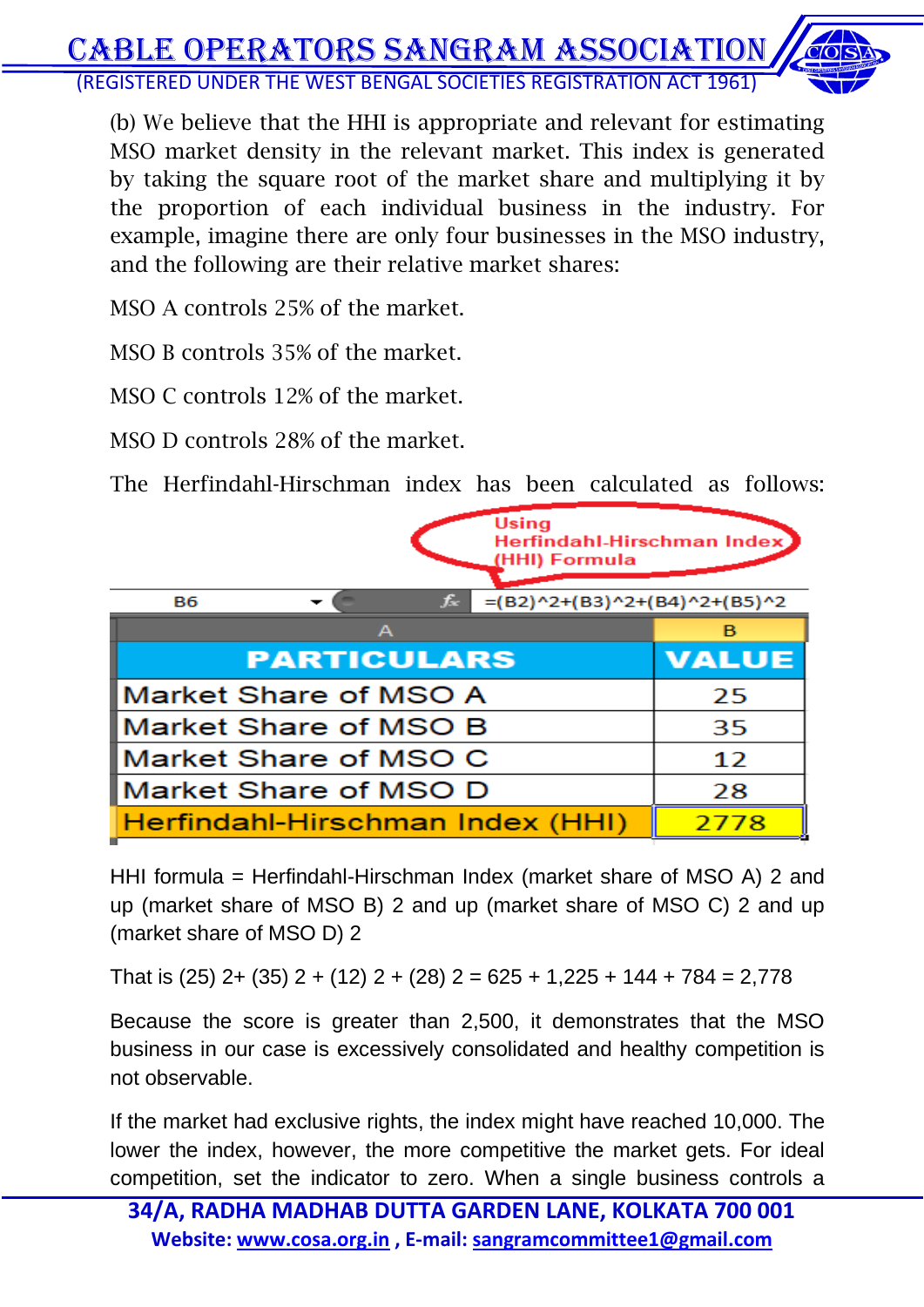market, it achieves its maximum of 10,000 points. HHI rises when the number of farms in the market reduces and the size differential between those farms grows.



An H value of less than 0.01 (or 100) implies a highly competitive industry.

An H value of less than 0.15 (or 1,500) implies a concentrated industry.

H values ranging from 0.15 to 0.25 (or 1,500 to 2,500) suggest a moderate concentration.

An H value greater than 0.25 (more than 2,500) implies a high concentration.

(c) MSO and its JVs are treated as a single entity for HHI calculations, as an LCO organisation. HHI must be acceptable and relevant in order to estimate MSO market density in the relevant market. It is determined as the total of each market participant's market share.

For example, if each of the four enterprises had a 25% market share, HHI would be  $252 + 252 + 252 + 252 = 2,500$ . The mistrust agencies assess absolute HHI and change as a consequence of HHI integration in the integration analysis.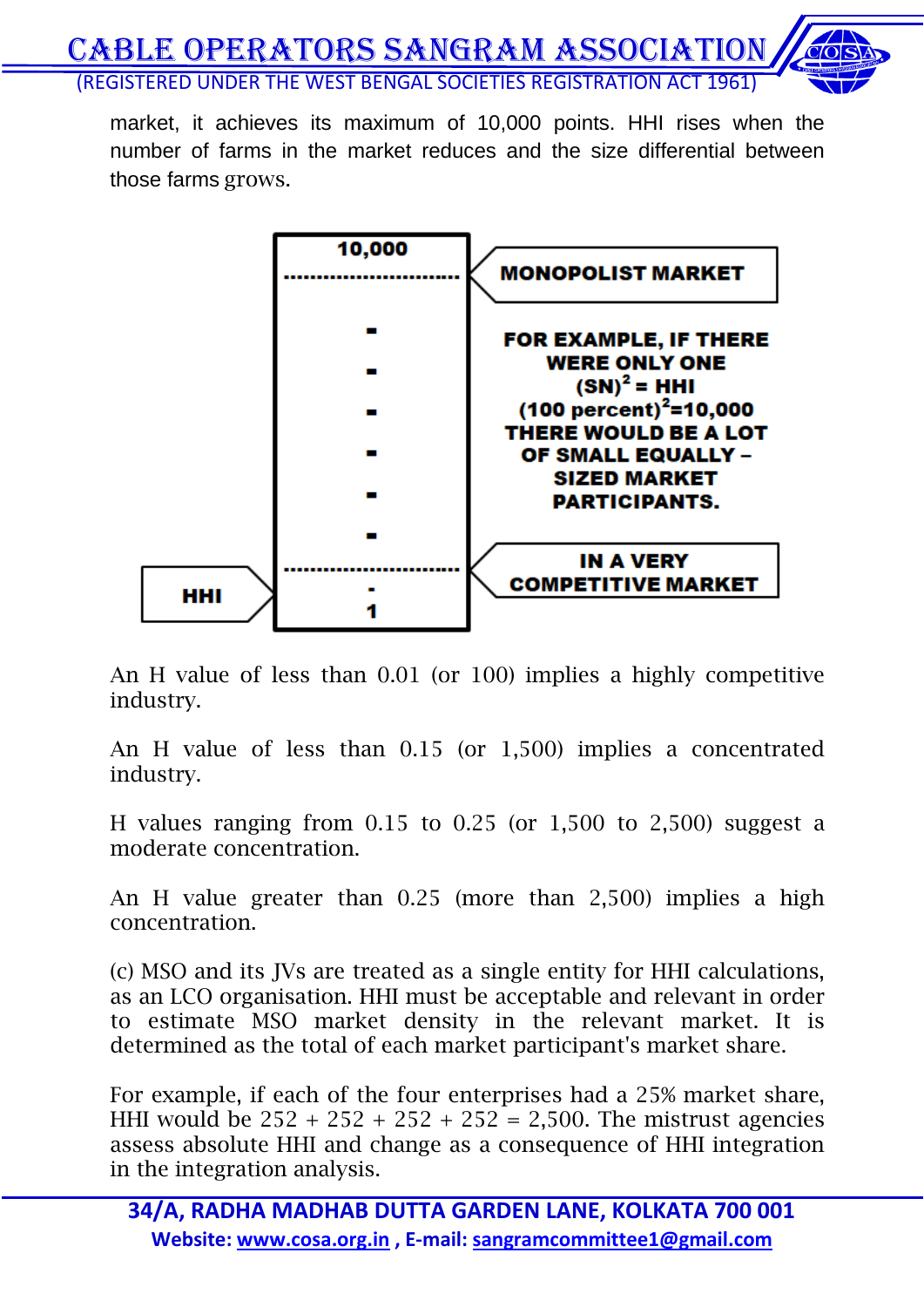If two firms in that market combine, HHI will be  $502 + 252 + 252 =$ 3,750 + 1,250 (= 3,750-2,500) after the merger. In general, if the conversion of HHI as a result of the merger is relatively minor, or if the post-merger HHI is low, it is thought that the merger is unlikely to have any unfavourable competitive effect.

**Q 11. In case you are of the opinion that HHI may be used to measure market concentration of MSOs in the relevant market, then is there a need to revise threshold HHI value of 2500 as previously recommended? If yes, what should be the threshold value of market share beyond which a MSO and its group companies should not be allowed to build market share on their own? Do provide full justification for your response.**

#### **Ans. to the Q no. 11:**

Because we, as an LCO organisation, believe that HHI may be used to gauge the market density of MSOs in the relevant market, we are debating whether the recommended threshold of 2500 should be altered.

In response (b), we state that the lower the index, the more competitive the market gets, and that the index may be zero in the case of perfect competition.

#### **TAKEAWAYS IMPORTANT**

The Herfindahl-Hirschman Index, or HHI, examines an industry's market concentration to see if it supports healthy competition or is on the verge of becoming a monopoly.

When deciding whether to authorise a business merger, authorities evaluate the HHI because they aim to encourage healthy competition and avoid the formation of monopolies.

The HHI is computed by adding the squared market shares of the industry's 50 largest businesses.

The calculation's simplicity is both a benefit and a disadvantage simple it's to compute, but it's so basic that it ignores the subtleties and intricacies of specific marketplaces.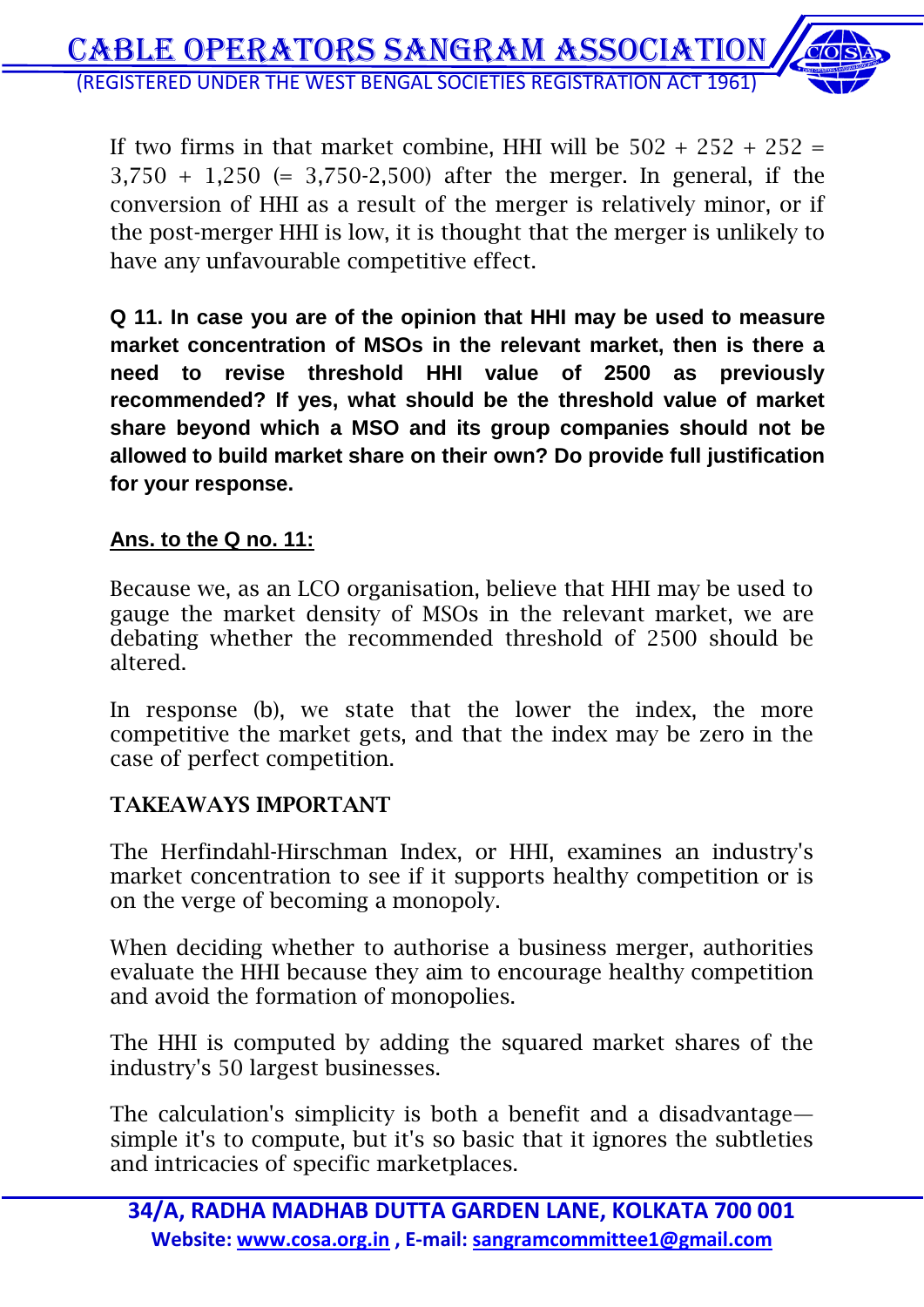As a result, market power is not an absolute phrase, but rather a question of degree and the degree of market power will vary depending on the circumstances of each instance.

Because it is useful to examine how much competition a company faces when determining if it has adequate market potential, it is also useful to examine how much competition an enterprise faces. Existing rivals, future competitors, and other considerations may all be limiting factors.

#### **Share of the market.**

There is no market share criterion for determining dominance. Assessing an enterprise's market share dominance is crucial, but it does not indicate whether a commitment is influential on its own. For example, it is vital to analyse the position of other companies in the same industry and how market share has evolved over time.

A company is more likely to be influential if its competitors are in a poor position or if it has a large and consistent market share.

The application of market share criteria, on the other hand, incorporates two independent questions:

#### **First, how much market power does a specific circumstance have?**

#### **Second, how much market power is legally required?**

As a result, no questions are answered, and they are not even directly highlighted. Furthermore, because market shares are not a measure of market strength but rather a component that conveys their dimensions in a certain context, they are both unequivocal responses. Their application entails a class error.

Furthermore, we propose that restrictions on access to controls be imposed when HHI exceeds specified thresholds, requiring prior clearance from authorities. The administrator must next properly investigate each matter and issue an order outlining the decision's reasoning. The parties to the action should be permitted to present their case, and the regulator's judgement should be contested. Transparency, accountability, and widespread acceptance of regulatory decisions are all benefits of effective implementation.

**Q 12. Do you think that there should be assessment of competition at LCOs level on district/ town basis? If yes, what should be threshold HHI**

**34/A, RADHA MADHAB DUTTA GARDEN LANE, KOLKATA 700 001 Website: www.cosa.org.in , E-mail: sangramcommittee1@gmail.com**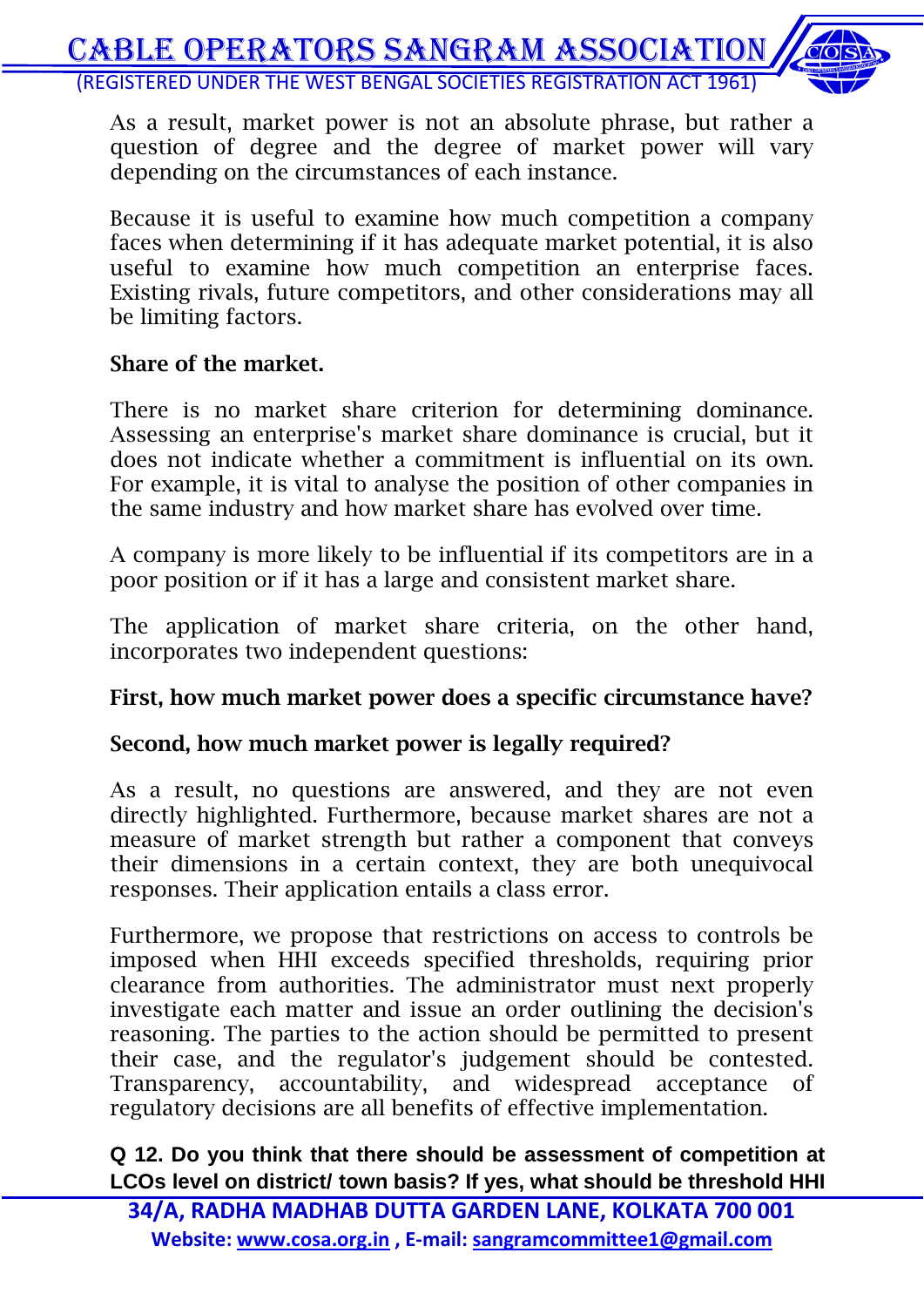#### **in your opinion for such assessment? Justify your answer with detailed comments and examples.**

#### **Ans. to the Q no. 12:**

As an LCO organisation, we believe that competition at the LCO level should be examined on a district/city basis.

The amount of quality that a product provides to consumers is a critical part of market competitiveness. Quality is most likely the most important non-price factor in determining whether or not a buyer will purchase a product. Furthermore, quality considerations frequently drive market innovation, boosting dynamic efficiency.

However, there are challenges in effectively evaluating quality by the TELECOM REGULATORY AUTHORITY OF INDIA (TRAI), as well as problems in determining quality impacts in the setting of increased competition.

However, it is unclear how to add quality factors into genuine competitive analyses. Price concerns are significantly easier to implement. Price is the only objective factor. Every customer loves to pay less for a higher level of quality. Quality, on the other hand, is a complex, subjective factor.

Consumers might differ on what "good quality" implies for a specific product at any price. Even if they agree on what the quality-relevant features are, they may disagree on how to prioritise them.

According to one of the main concepts of microeconomics, competition diminishes market value until it matches the marginal cost of a skilled firm. With this in mind, is there any economic strategy in place to address the impact of competition on quality? Will increased competition, in particular, improve quality?

Although quality is an important problem in competition policy, it is a challenging one to address.

The concept of marking or measuring In contrast to price and cost, it might mean different things to different individuals and is not always measurable.

As a result, none of these aspects of competition will evaluate competition at the LCO level, and as previously said, LCOs are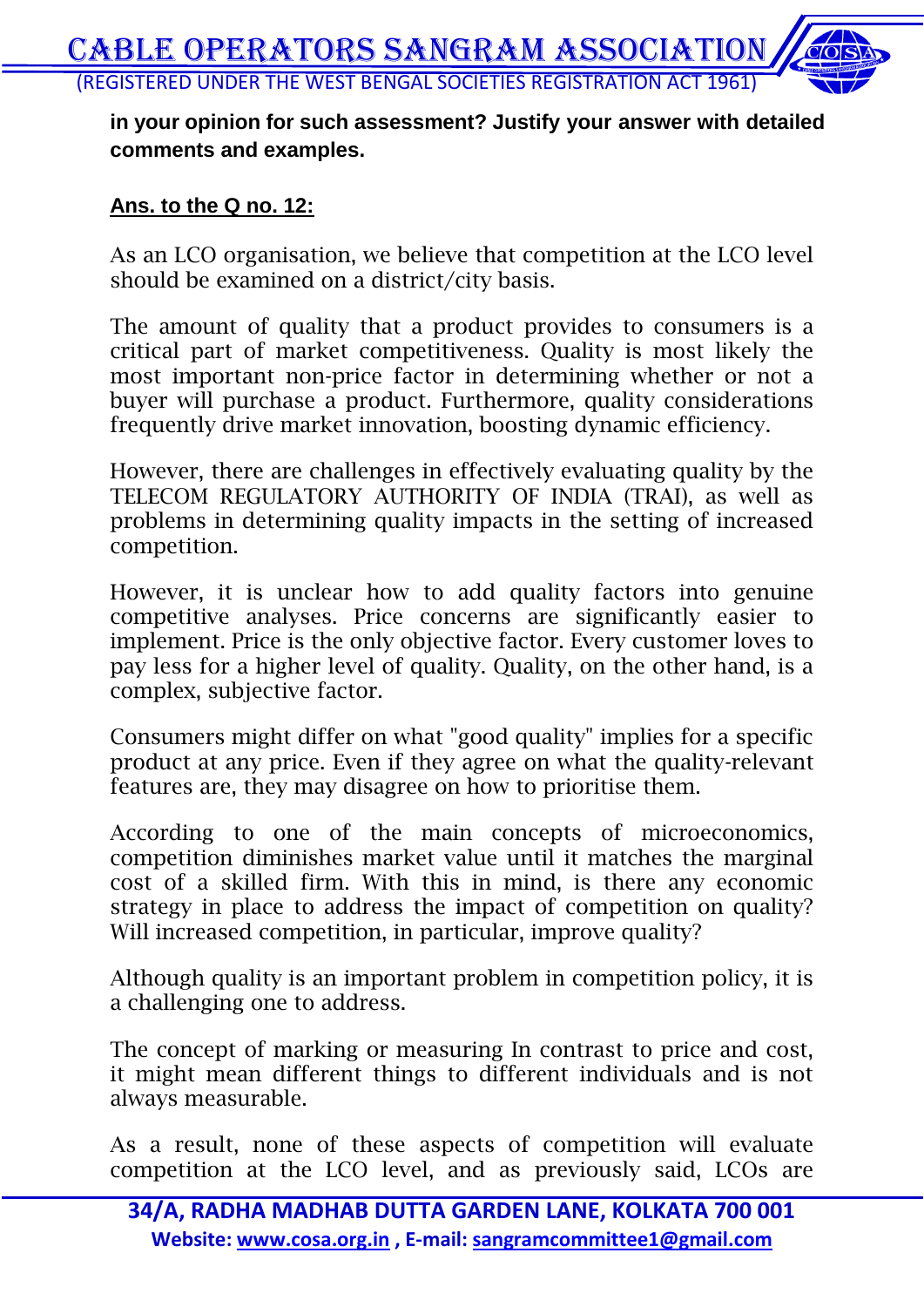

sacrificing to survive the business, so regardless of the concessions, there is no competition. Excellent suggestion for a company site.

However, if the competitiveness is assessed at the LCO level on a district/city basis, we believe the HHI threshold should be less than 0.01 (or 100), indicating a highly competitive zone.

**Q 13: In cases where a MSO controls more than the prescribed threshold, what measures/ methodology should be adopted to regulate so as to bring the market share/HHI below the threshold level? Specify modalities for implementation and effects of such process. Do provide full justification of your response**

#### **Ans. to the Q no. 13**:

If an MSO controls more than the stipulated threshold, what steps should be done to control the market share / HHI to bring it below the threshold level and what is the systematic application for the implementation and effect of such a process?

Our statement in this regard,

Controls may act as either a stimulus or a barrier to technological progress. As technologies advance, regulators throughout the world are reconsidering their approach, embracing agile, repetitive, and collaborative approaches to face the difficulties posed by the rising technological revolution. To encourage innovation, authorities are also developing results-based policies and testing new approaches. This can help regulators strike a better balance between consumer protection and innovation.

As a result, if a single MSO or a group of MSOs control more than the mandated threshold, a legal and regulatory framework must be established to reduce the market share / HHI below the threshold level. Those who use digital technology to investigate the particular regulatory issues provided by business models will develop a legal and regulatory framework based on mail, paper, and word.

With the use of digital technology, it may able to be done to investigate the distinct regulatory issues offered by business models, for example:-

1. Adaptive regulations it shifts from a "managed and forgotten" approach can be responsive, repeated one.

**34/A, RADHA MADHAB DUTTA GARDEN LANE, KOLKATA 700 001 Website: www.cosa.org.in , E-mail: sangramcommittee1@gmail.com**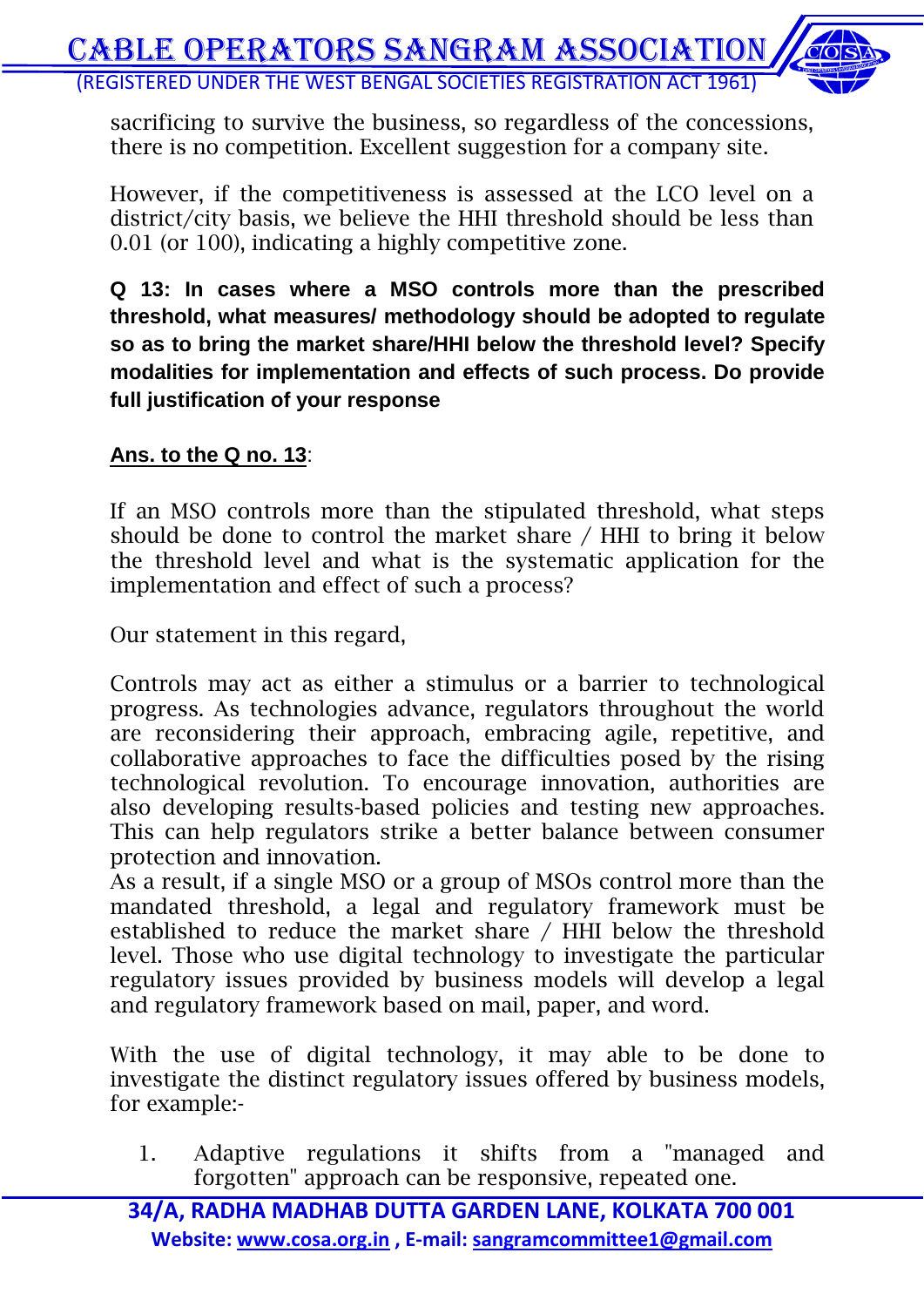- 2. A sandbox controller may create sandbox-style accelerators to experiment with new ways.
- 3. Regulations on outcomes Concentrate on outcomes and performance rather than appearance can be done.
- 4. Method of Risk-adjusted regulations may be adapted from one-size-fits-all controls to a data-driven, segmented approach,
- 5. Collaborative legislation may be adopted to align controls on a national and worldwide scale by incorporating a diverse collection of ecosystem participants.

**Q 14. Do you think that DTH services are not perfect substitute of cable television services? If yes, how the relevant market of DTH service providers differs with that of Multi System Operators or other television distribution platform owners? Support your response with justification including data/details.**

#### **Ans. to the Q no. 14**:

As an LCO organisation, we may state that we are unaware of the nature of DTH services. We cannot declare if DTH services are the best replacement for cable television services since we are just concerned with television services and do not enjoy DTH services. Also, the DTH service LCOs say something about the competition, not simply about the operators' culture, civility, politeness, generosity, and decency. On the other hand, DTH spends millions of rupees against the greatest operators and slanders the top actors in India solely to demonstrate how horrible the operator and cable television service are.

On the other hand, it can be said jokingly, LCOs would be pleased if DTH services were more than just a substitute for television services.

**Q 15. Is there a need to change the criterion of market share in terms of number of active subscribers for determination of market dominance? Should the active subscriber base of JVs may also be considered while determining the market dominance of a MSOs. Do elaborate on the**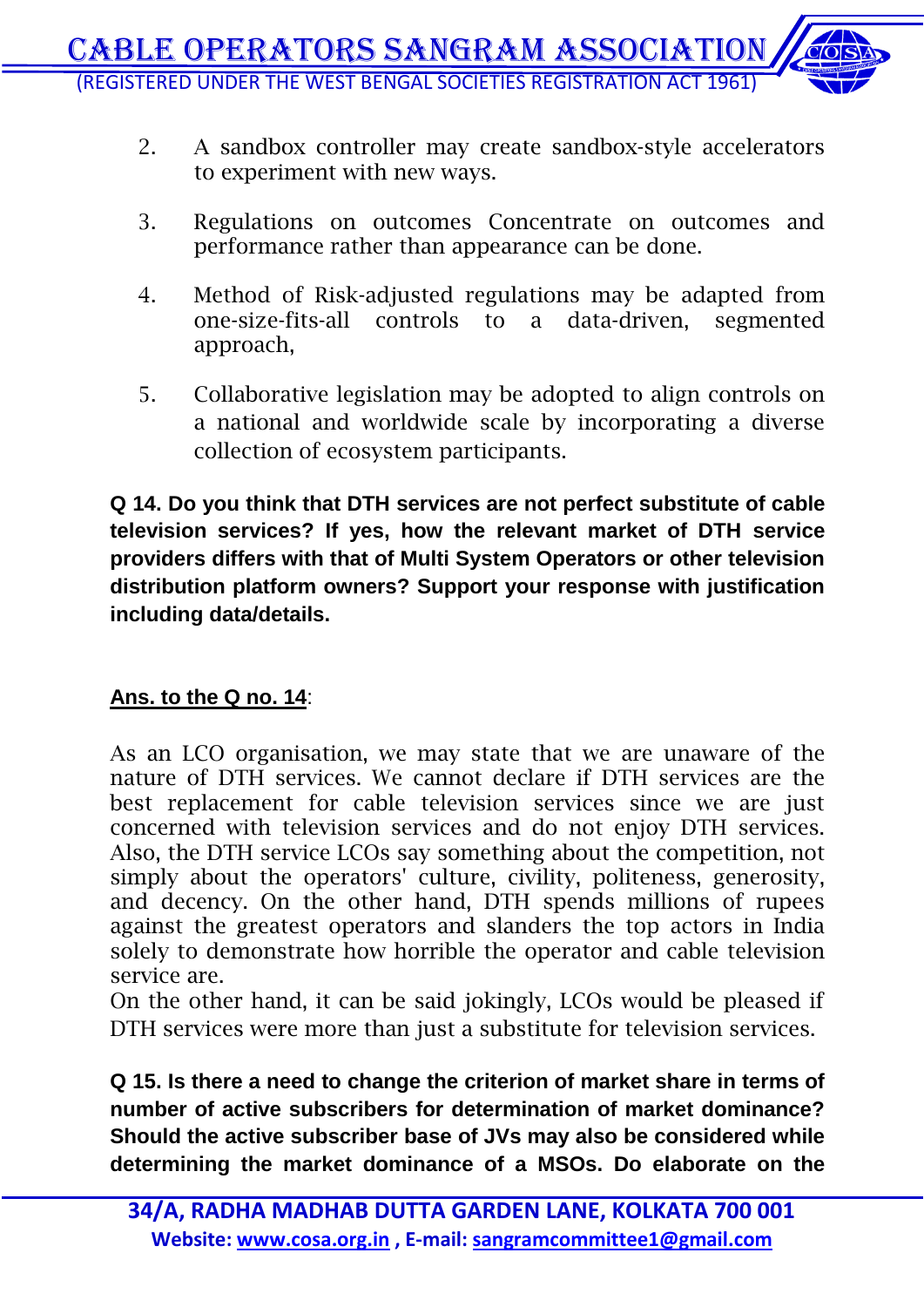#### **method of measurement. Provide full justification for your response.**

#### **Ans. to the Q no. 15**:

We responded to issue 13 about whether it is necessary to adjust the market share criterion in terms of active subscribers in order to demonstrate market dominance. It is debatable whether it is appropriate to set precise market share criteria on a case-by-case basis.

**Q 16. How the new technological developments and alternate services like video streaming services should be accounted for, while determining market dominance? Justify your response with data/ detailed comments.**

#### **Ans. to the Q no. 16**:

The use of digital media is growing all across the world. The rising number of devices capable of supporting digital media has boosted internet consumption speed while also providing consumers with the opportunity to access media material of their choosing, whether it be information, entertainment, or social activity, at any time and from any location.

Indian consumers are increasingly consuming material on digital channels, in line with worldwide trends. This pattern may be seen across all sorts of information, including news (text), music (audio), and video.

The key drivers of this trend worldwide are increasing Internet penetration, the growth of mobile devices, and the convenience of accessing material at any time.

Despite the fact that more and more people choose to watch video on their second and third screens, the Content Player operates across platforms and screens, with platform-agnostic and service options on the way. In the previous 1-2 years, many traditional TV broadcasters and channel aggregators have joined the mobile TV industry, including ZEE TV (DittoTV), Star TV (Hot Star), Tatasky, and Airtel DTH. In addition to this massive established media player within, new NexGTV and Mundu TV are attempting to disrupt the TV viewing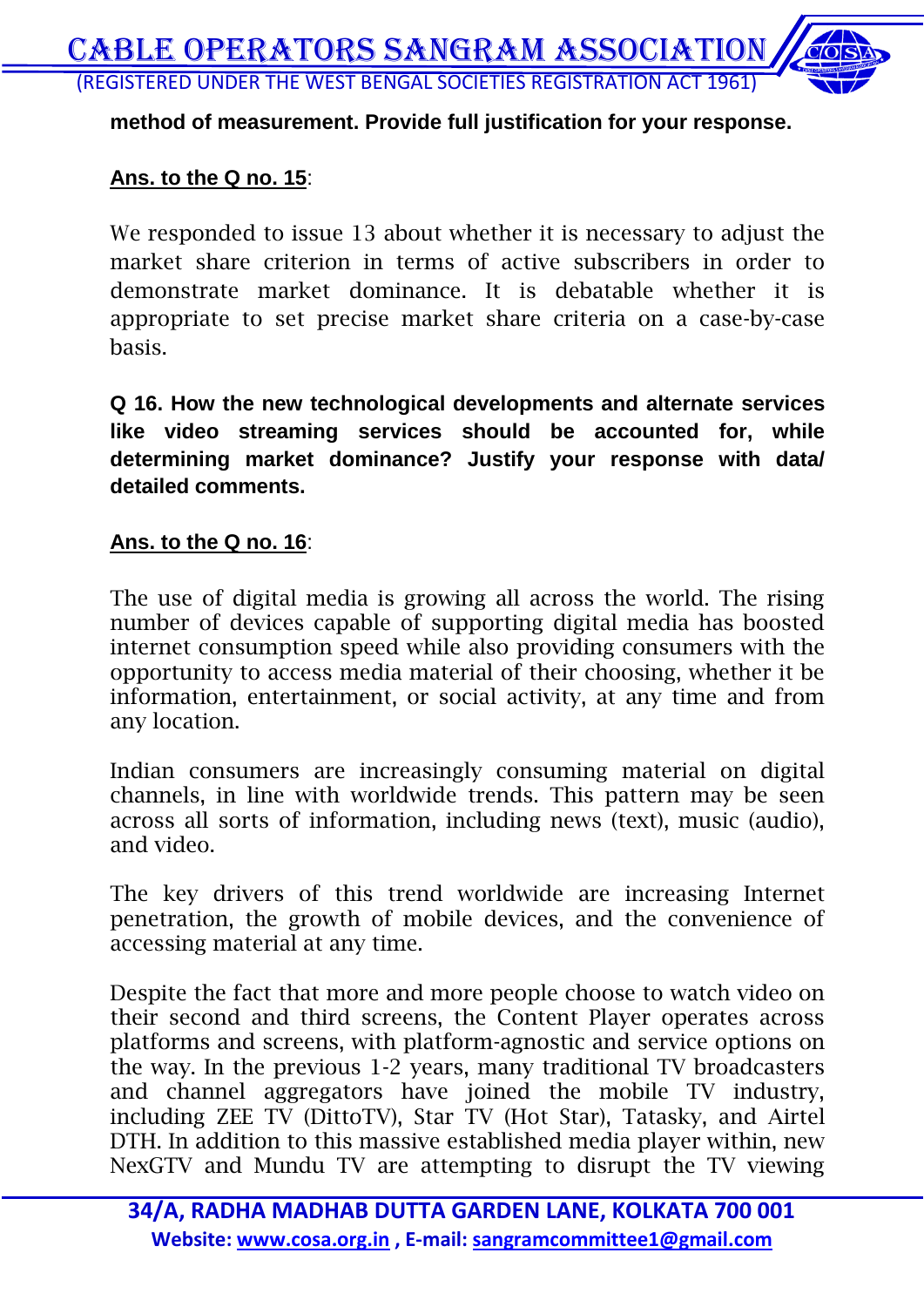experience by supplying on-demand TV programming via technology and mobile platforms. While these new competitors attempt to promote the Indian digital video supply market, YouTube, with its user-generated content model, retains its first-mover advantage, with the market leader accounting for more than half of all videos seen online in India.

The competition between cable television and online streaming services is increasing as digital media expands. Today, acquiring clients requires more than simply advertising; it requires tailoring corporate objectives to demands and needs. Many studies have been conducted to investigate the relationship between consumer adoption and online media, as well as critical characteristics such as cost, convenience of use, and social trends. In the regression model for internet streaming, only social trends and available alternatives were significant, in contrast to cable TV. There were a few significant media alternatives. When age streaming on cable television had a minimal influence on online selection, gender did not have a discernible function in the population.

As a result, we can focus on a number of different independent variables, such as cost, media options, customer service, and population, as the organisational view of LCOs on how to account for new technological developments and alternative services such as video streaming services when determining market dominance. Costs associated with internet streaming, media alternatives, ease of use as an independent variable, societal trends, and population may all be investigated.

**Q17. If HHI is used for measuring the level of competition, do you agree with the restrictions prescribed in TELECOM REGULATORY AUTHORITY OF INDIA (TRAI)'s previous recommendations? If no, do provide alternative restrictions for addressing monopoly/market dominance in a relevant market. Do provide full justification for your response.**

#### **Ans. to the Q no. 17**:

Although we agree with the constraints set out in prior TRAI recommendations, as an alternative to monopoly/market dominance in the relevant market, our plea as an alternative to monopoly/market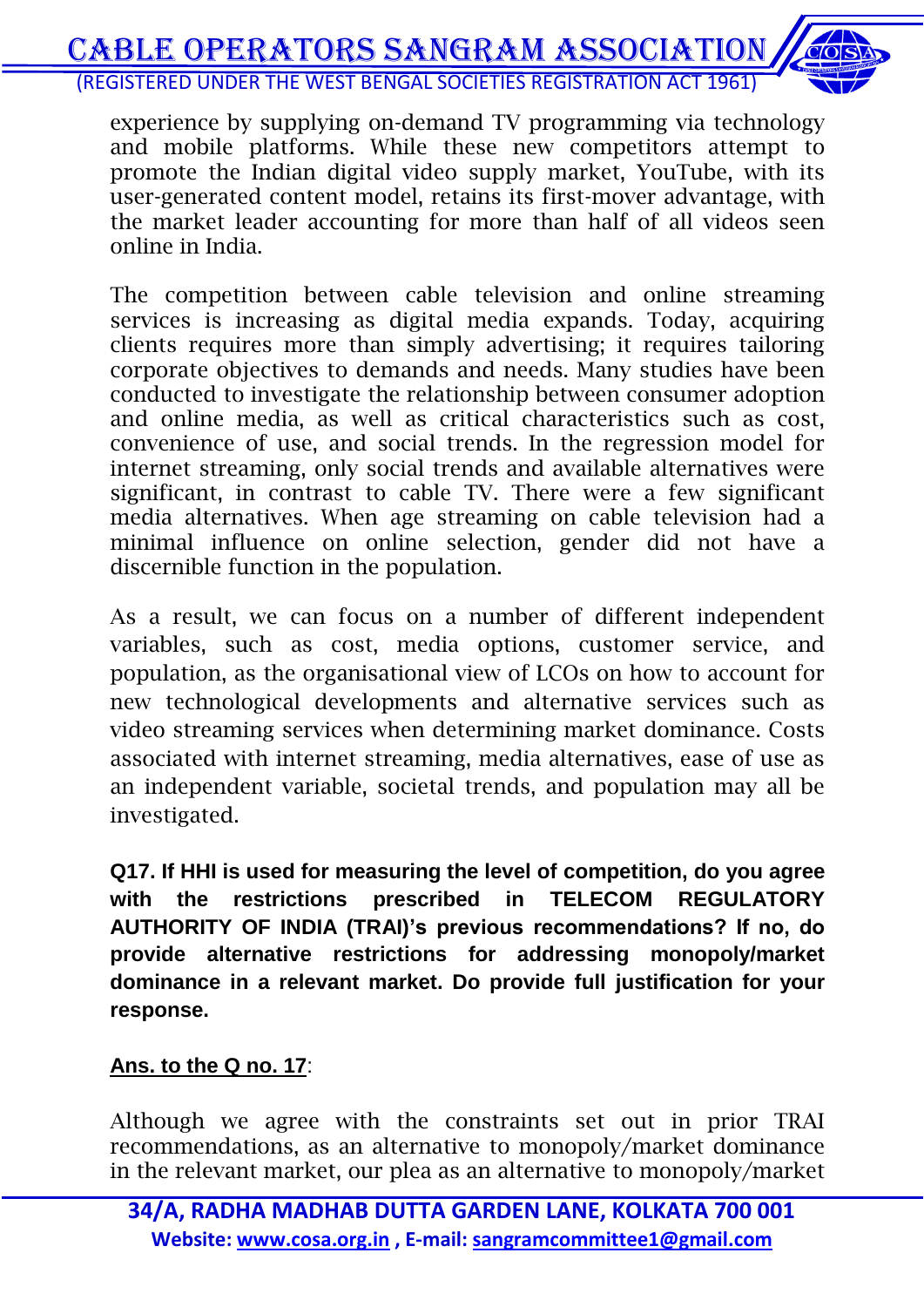dominance in the relevant market,

Section 4 of the Indian Competition Act, 2002, as modified, governs the behaviour of powerful businesses. Article 4 bans a company or group from abusing its position of power.

Not by exclusive practise, but through efficiency and severe competition, significant market share may be gained.

On the one hand, there is a well-known contradiction between the need to foster creative and efficient performance that may lead to market dominance, and the need to guarantee that such marketable enterprises do not engage in abusive behaviour in order to gain or maintain monopoly power.

The behaviour of a single corporation is a more confusing area of competition policy, and

This is an area where there is a great deal of variety between jurisdictions.

A pro-competition scenario is quite unlikely.

The competitors defend their agreement that their distributors should not interact with one other's distributors.

Controlling the competition

The foundations of competitive market control go back to the Roman Empire, with capitalism's evolution over time resulting in increasingly complicated structures. No-confidence legislation and other competition controls will be effective not only at the national level, but also internationally, as a result of many big firms' expanding international emphasis. Organizations like the World Trade Organization (WTO) seek worldwide cooperation for setting global norms in a competitive market that work in tandem with each country's internal competition rules. Although antitrust laws differ from country to country, they may be broken down into three categories:

Ensure that no agreement is made in the face of a competitive market. It ultimately boils down to avoiding cartels, or large-scale cooperation that allow for market manipulation. Controlling strategic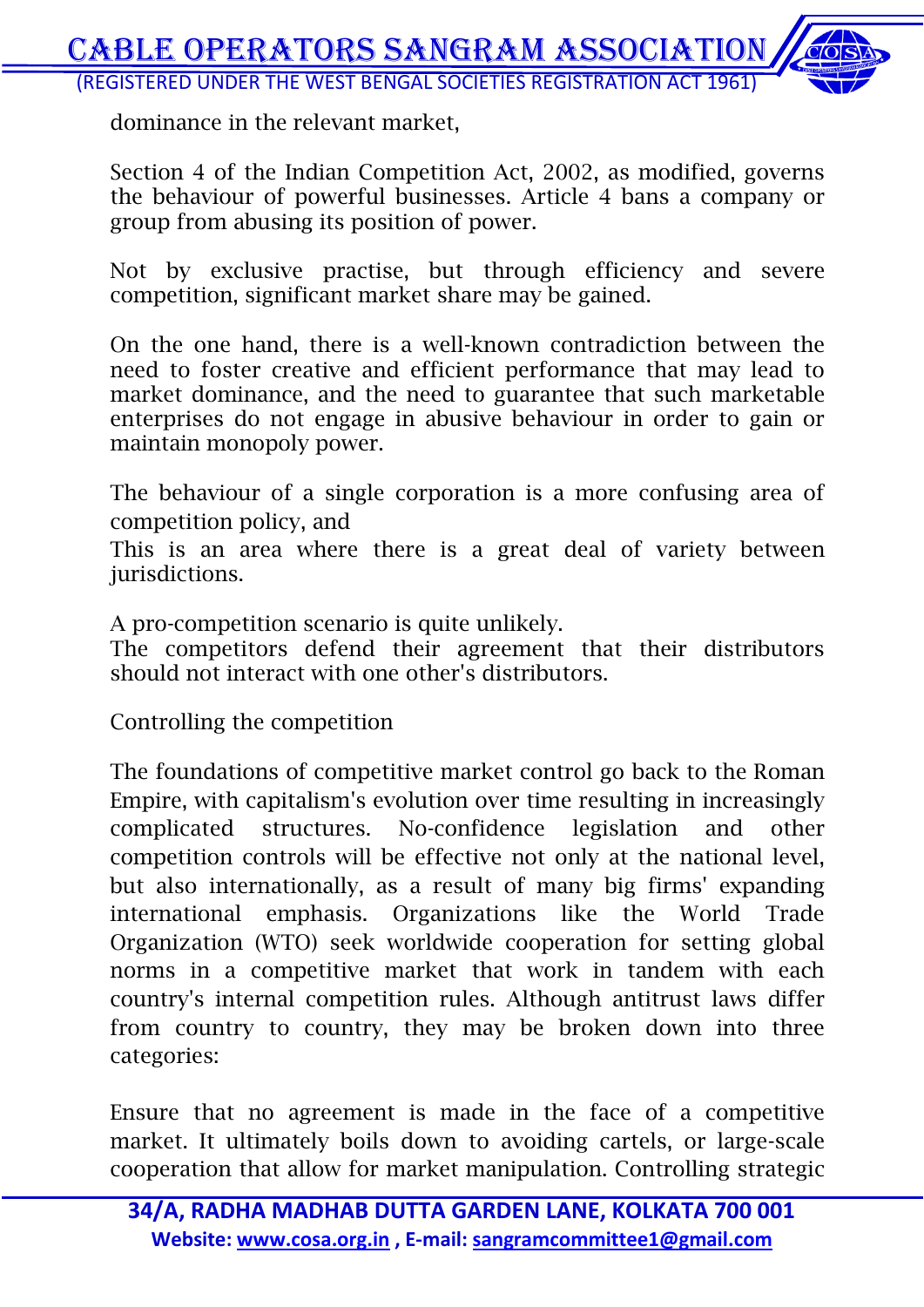initiatives that might be lessen the market's competitive aspects. It frequently goes after powerful industrial figures that have a proclivity for manipulating value or other factors. To avoid mergers that might harm the free market, monitor mergers, acquisitions, joint ventures, and other strategic partnerships.

**Q18. M&A in the cable TV sector may lead to adoption of monopolistic practices by MSOs. Suggest the measures for curbing the monopolistic activities in the market. Explicitly indicate measures that should be taken for controlling any monopolistic tendency caused by a merger or acquisition. Do provide proper reasoning/justification backed with data.**

#### **Ans. to the Q no. 18**:

According to our opinion on the matter of measures for curbing the monopolistic activities in the market and explicitly indicate measures that should be taken for controlling any monopolistic tendency caused by a merger or acquisition.

It is prudent to take precautions to prevent monopolistic behaviour in the market and to regulate any monopoly tendency that may arise as a result of mergers or acquisitions.

#### **Controlling has two major downsides.**

First, MSO control various marketplaces, influencing pricing, volume, and quality. Traditional economic theory does not consider this to be an oligopoly, but rather a single monopoly or perfect competition.

The second issue is that regulatory agencies lack information on the expenses of MSOs as well as the quality of the products and services they supply. This lack of understanding frequently gives regulated MSO enterprises a natural advantage.

Conduct instruction, practical application, and on-going research to integrate all results into a cohesive framework by diving deeply into the most essential aspects of oligopoly and the knowledge collected via the efficient use of new analytical tools in economics. As an LCO organisation, we feel that the emphasis on its ideological theory, regulation, and competition policy will be very practical.

Choosing an exclusive distribution system for a company might give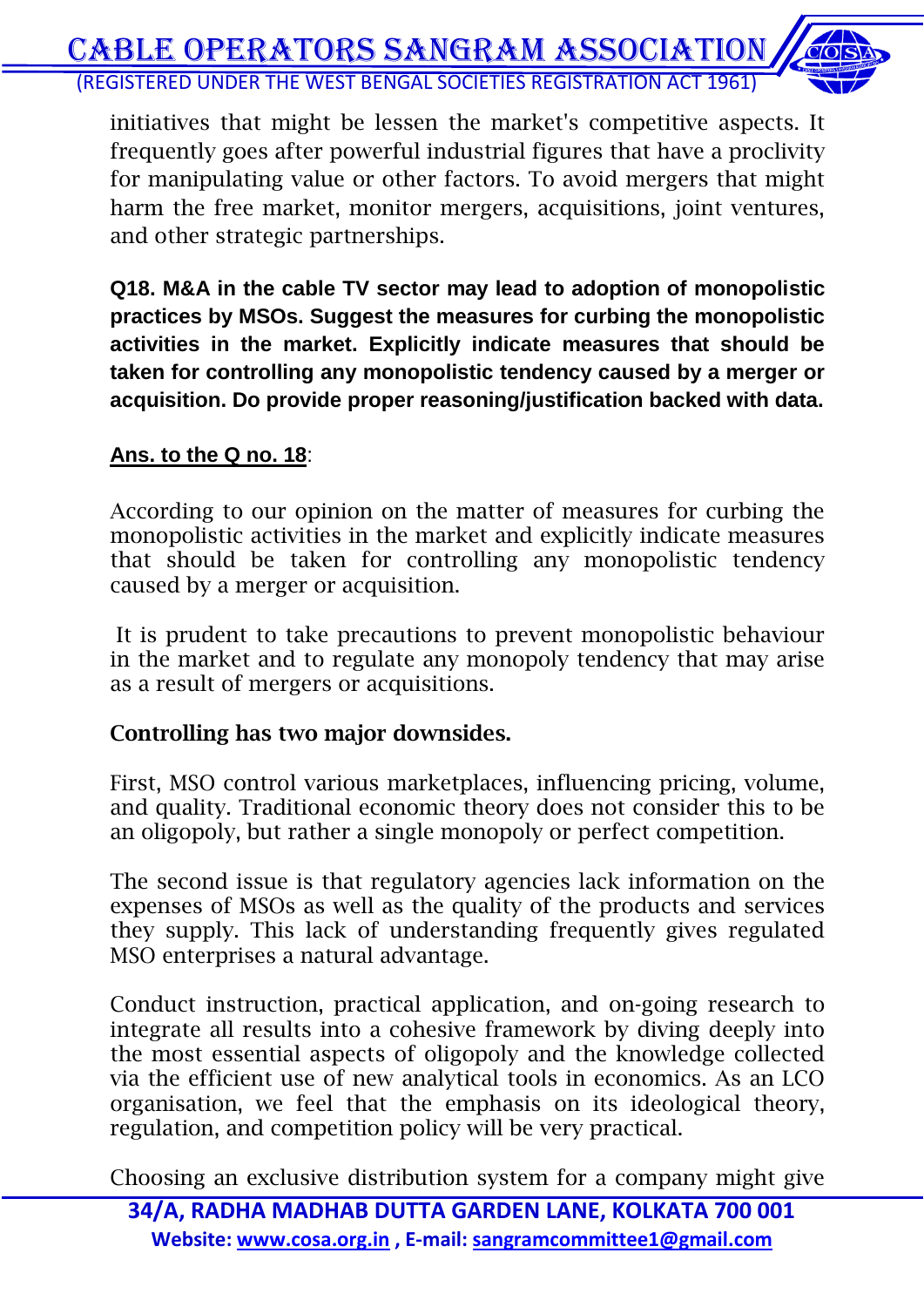them the opportunity to function independently.

When firms with a dominating market share merge, the government must evaluate whether the new corporation will be able to impose exclusive and anti-competitive pressure on the existing entities.

The impact is unidirectional. Authorities frequently oppose consolidation between competing firms that provide closer alternatives, claiming that consolidation will decrease beneficial competition.

Vertical merger integration between buyers and sellers can boost cost savings and company integration, resulting in competitive pricing for customers.

However, while vertical consolidation may have a detrimental impact on competition owing to a competitor's inability to obtain supply, certain requirements may be necessary before authority consolidation can be accomplished.

Potential competition has only challenged the highly competitive activities in the TV business and among new market entrants to encourage competition and entrance.

The Exclusive and Prohibited Trade Practices Act of 1969 The Competition Commission of India was founded under this Act to combat practises that harm competition in India. This law is in effect across India.

It is a mechanism for implementing and enforcing competition policy, as well as preventing and punishing anti-competitive corporate practises and unwarranted government intervention in the market. The law of competition applies equally to written and oral contracts, businesses, and individual agreements.

1. **Voluntary Trust:** Forming a voluntary trust may be one of the methods used in the situation of monopolies. The trusts must be voluntary, but care must be taken not to allow all of the ills of monopolistic power to sneak in and compel the authorities to take legal action.

Monopolies, on the other hand, are frequently quite active. They either come together in another form or attempt to undo it by some informal agreement.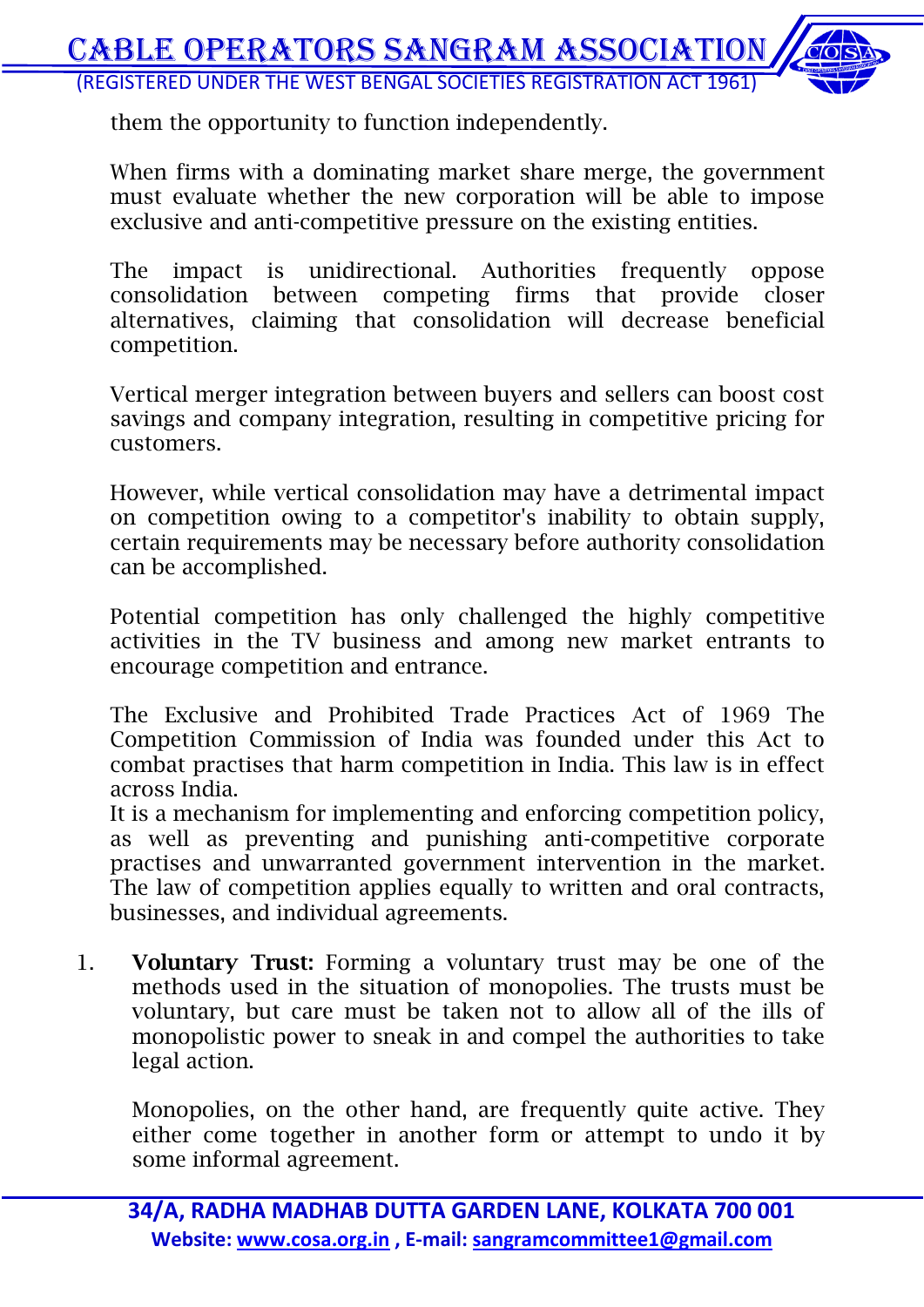2. **Price control:** The monopolist will constantly endeavour to establish the highest possible price that it can acquire from clients in order to maximise profit.

Authorities can monopolise profits and pricing, ensuring that the industry does not benefit unnecessarily. However, it is ineffective and cannot be used in practise.

3. **Establishing fair competition:** A monopoly can exist until there is genuine competition. If exclusive status is to be confirmed, this competition must be effective.

However, the monopoly will not allow any competition since it would imply profit sharing on the one hand and arbitrary pricing tests on the other.

**4. Nationalization:** The government's final recourse is to nationalise firms if monopolistic power prevails and society is unwilling to accept it.

The difficulty with this system, however, is that the government has limited economic resources and can only nationalise a few sectors.

**Q 19. Ease of doing business should not be adversely affected by measures/ regulations to check merger and acquisitions. What compliance mechanism or regulations should be brought on Mergers and Acquisition to ensure that competition is not affected adversely, while ensuring no adverse impact on Ease of Doing Business? Do justify your answer with complete details.**

#### **Ans. to the Q no. 19**:

Merger and acquisition compliance measures or regulations should be implemented to guarantee that competition does not adversely affect the ease of doing business via regulation or rules for mergers and acquisitions. According to our request, M&A transactions in India may expand in the future years because of India's prominence as a market for global firms. Furthermore, at a time when firms are looking to diversify and risk-free their supply chains, India is an appealing alternative for enterprises looking to establish and grow their manufacturing operations.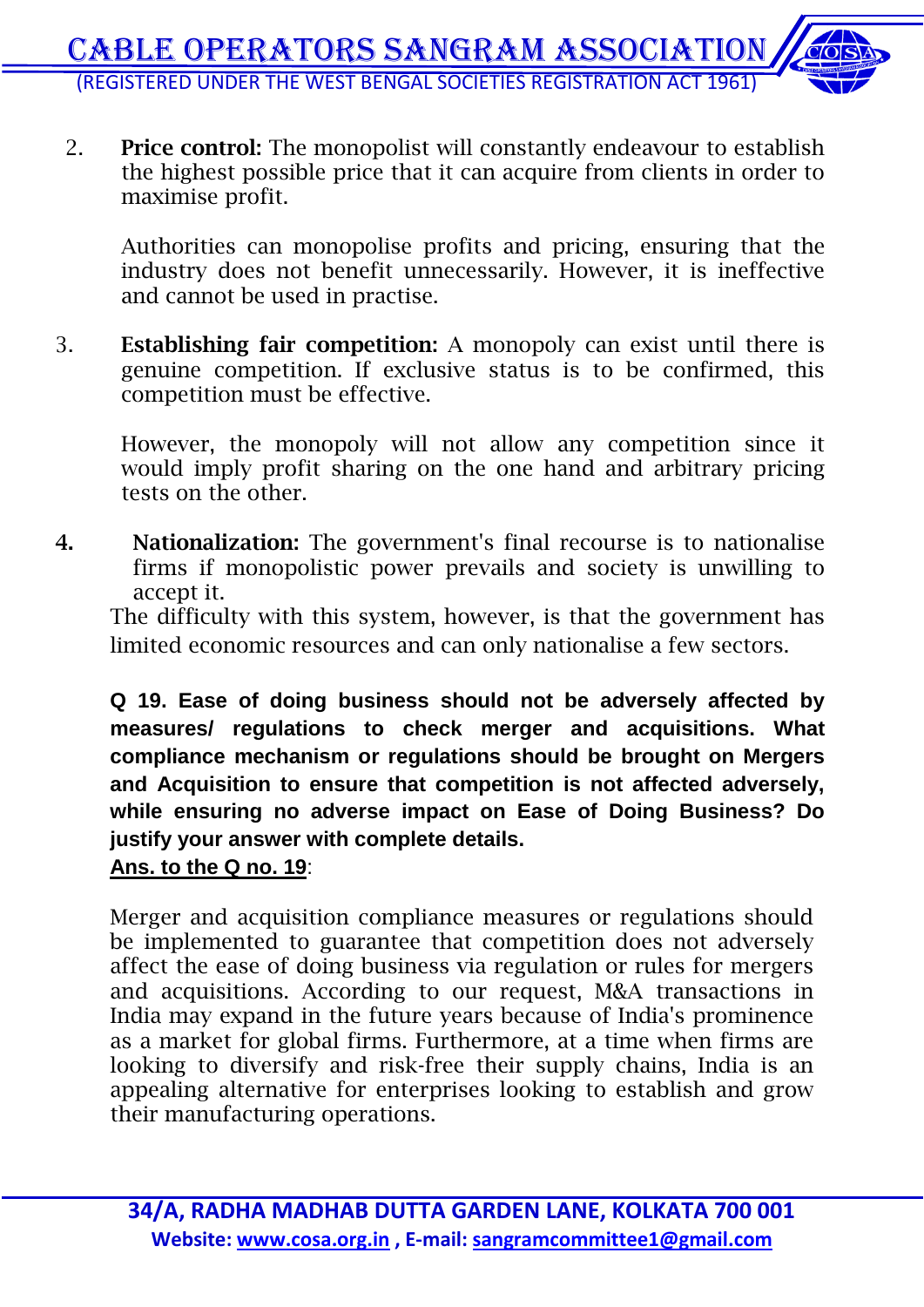Impose restrictions on the manufacture or supply of similar or identical or replaceable products or services; and do not engage in any activity involving the provision, production, supply, distribution, storage, sale, or trade of services or goods, or the provision of services at different stages or levels of the production chain.

Not involved in any activity involving the manufacture, supply, distribution, storage, sale, or exchange of services or products, or the provision of complementary services to one another.

The RBI published the Cross-Border Merger Regulation, which provides the operational framework for enforcing the active sections of the Companies Act pertaining to cross-border consolidation. A cross-border merger is a merger, consolidation, or agreement involving an Indian and a foreign corporation. Cross-border bonds can be inner or outward in nature. An inward merger is one in which the firm is an Indian corporation. An outbound merger occurs when a foreign corporation acquires control of a subsidiary firm. The term "resulting firm" refers to an Indian or foreign corporation that takes over the assets and liabilities of another company, participating in cross-border consolidation.

Consolidation in India, including cross-border consolidation, must be court-led and TELECOM REGULATORY AUTHORITY OF INDIA (TRAI)-approved. The procedure may begin with an agreement between the parties, but this alone will not be enough to give the transaction legal legitimacy.

Agencies may simply seek extra clearance from such regulators in order to execute an M&A deal, including television purchases.

#### **Q20. Do you agree with the definition of 'control' as provided in the 2013 recommendations? If not, then suggest an alternative definition of 'control' with suitable reasoning/justification.**

#### **Ans. to the Q no. 20**

As an LCO organisation, we can state that we have come a long way since 2013, when digital media saw enormous development, with new technology and business methods being conceived and implemented. is to achieve and keep business supremacy. As a result, after 8 years of operation, experience will reveal if an alternate definition of "control" is required. In response to the previous questions, we stated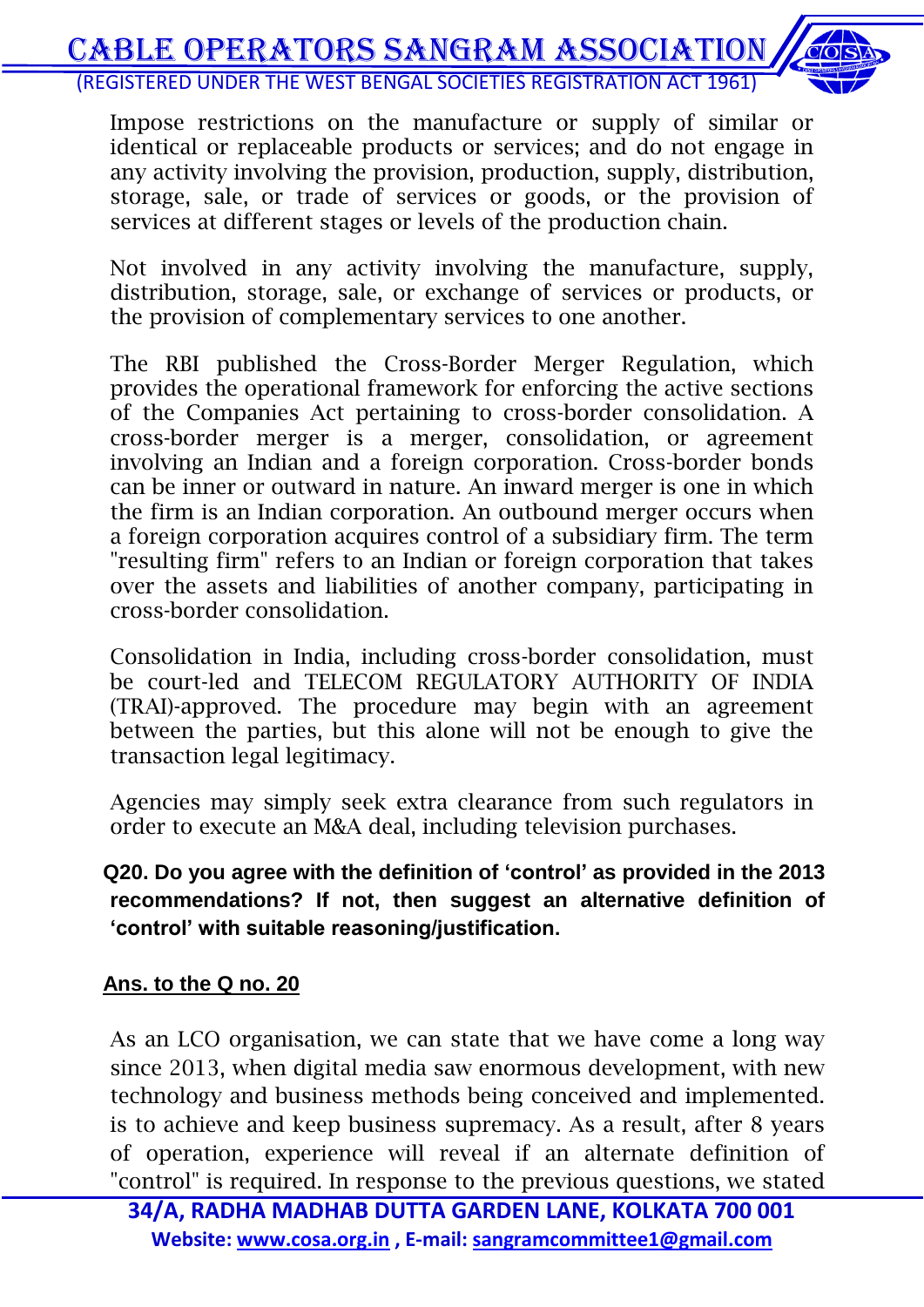that we hoped we had provided enough perspectives on "control."

#### **Q 21. Do you think that there should be different definition of 'control' for different kinds of MSOs? Do explain with proper justification.**

#### **Ans. to the Q no. 21**:

It doesn't matter if you have a different concept of "control." **"A rose is a rose"** - no matter what you name it.

Control is divided into two levels: strategic and operational.

Consider a person driving a car. Strategic control guarantees that the vehicle is travelling in the appropriate direction; management and operational control ensure that the vehicle is in excellent condition before, during, and after the voyage.

Using that comparison, following the strategic control strategy as it is executed indicates that the strategy is flawed in terms of recognising any issue areas or possible problem areas and making the required modifications. Strategic control allows you to scroll back and forth to examine larger photos and guarantees that all sections of the image are properly aligned.

It is important to note that there are many sorts of controls that exist between the strategic and operational levels of control. The first two types can be divided into two groups: activity level and behaviour vs. result.

#### **Activation**

Activation is described as the notice of issues that results in timely prevention, rather than the actual reaction. This is known as "feed forward control" in management; it addresses what we can do ahead of time to help our strategy succeed.

#### **Modern command and control**

Concurrent control is the practise of watching and changing on-going activities and processes. Such controls are not always active, but they can help to keep issues from worsening.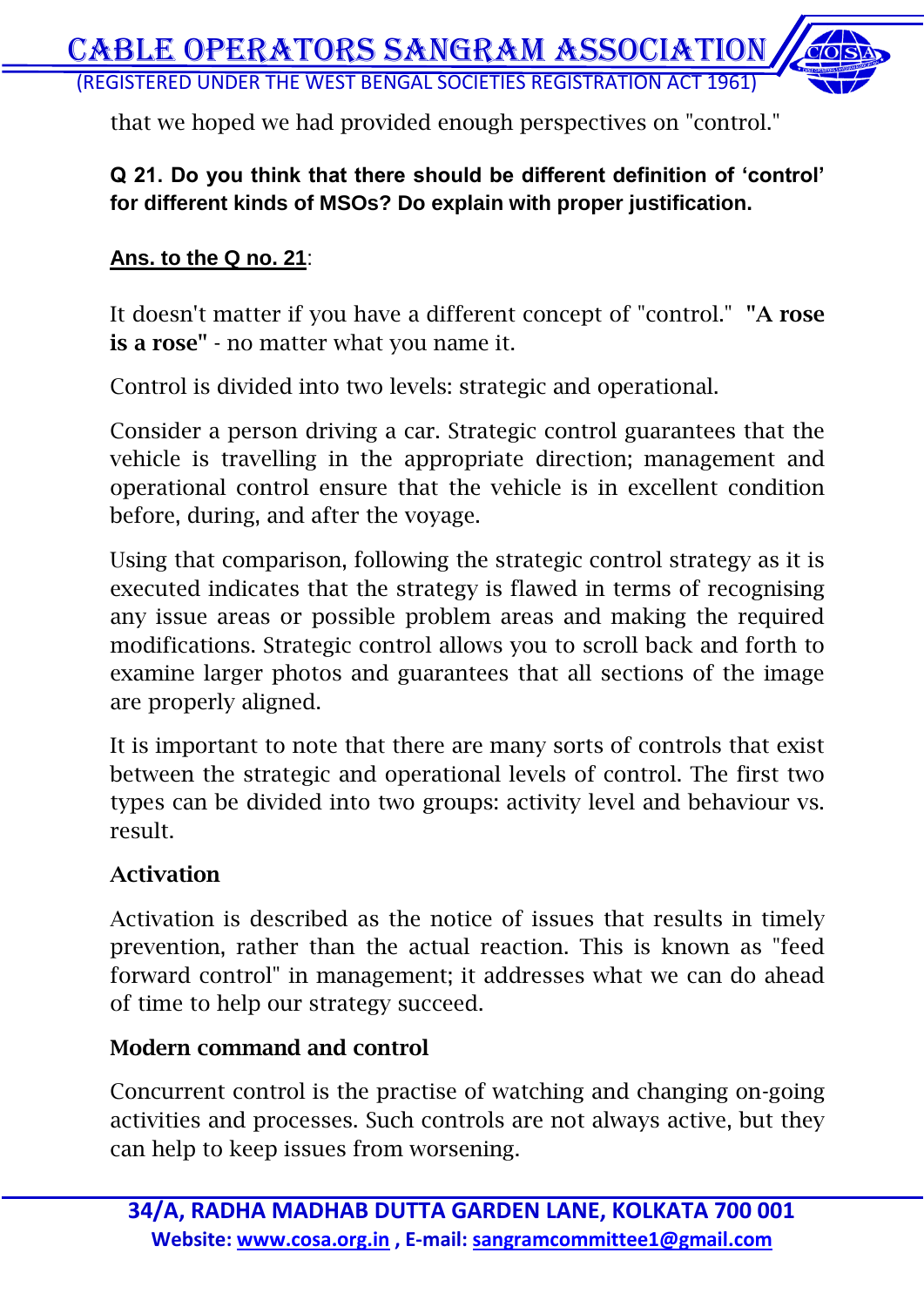#### **Response management**

Finally, reaction control is obtaining information about an entire activity, assessing that information, and taking measures to enhance future comparable events.

#### **Control as a feedback loop**

In this regard, all of these control functions serve as a reaction mechanism to assist leaders and managers in adjusting their tactics, which is likely mirrored by changes in planning, organisation, and leadership aspects. This reaction cycle is depicted in the diagram below.



**Q 22. Should TELECOM REGULATORY AUTHORITY OF INDIA (TRAI) restrict the ambit of its recommendations only on certain kinds of MSOs? Do provide full justification for your answer.**

#### **Ans. to the Q no. 22**:

Our thoughts in connection with, whether the Telecom Regulatory Authority of India (TRAI) will confine its recommendations to specific categories of MSOs.

Because of their size and volume, small MSOs cannot dominate the market. Major corporate and multinational MSOs can dominate the market, and large multinationals have various advantages over other enterprises. Multinational corporations, for example, may frequently bypass trade barriers.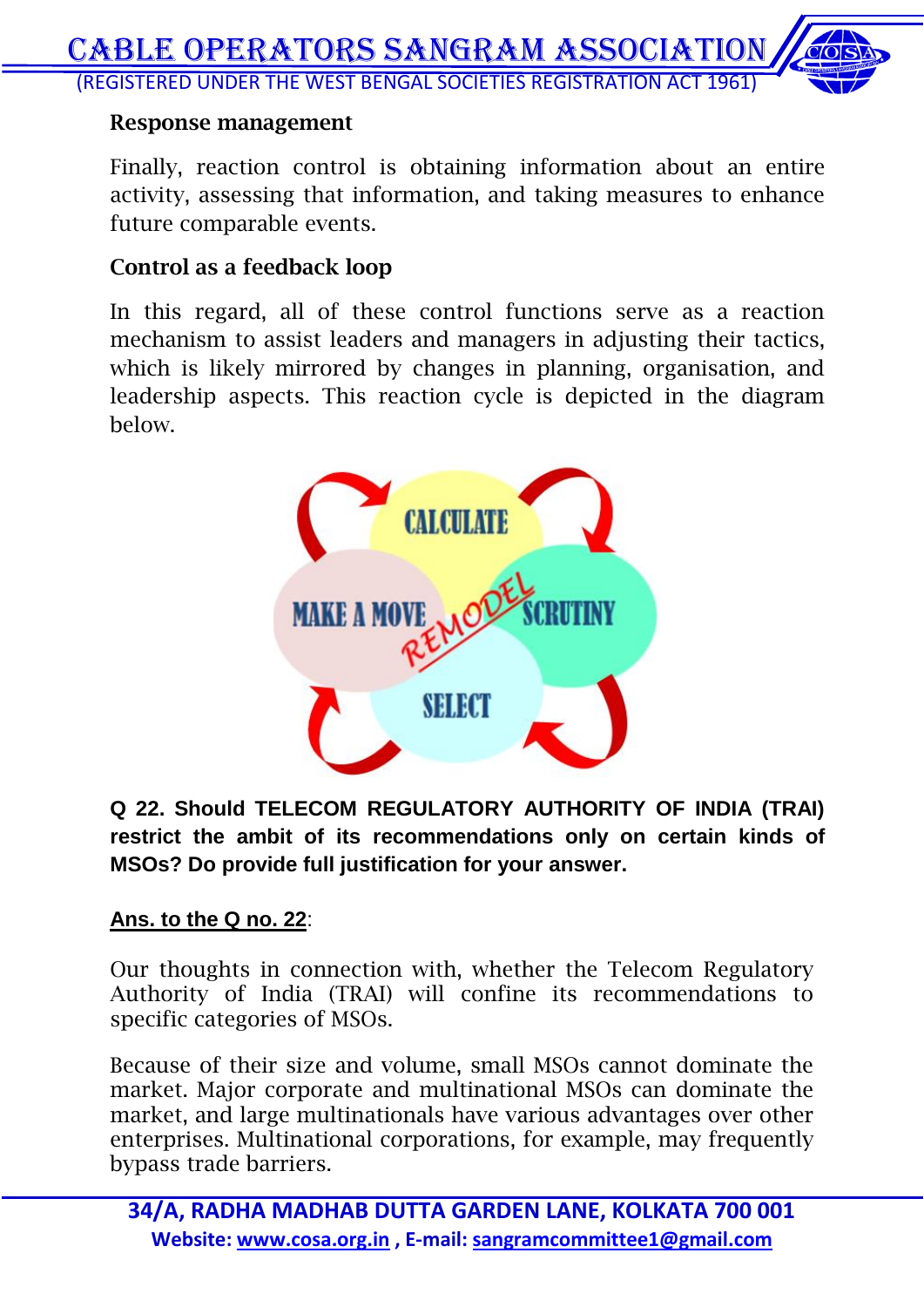

Another benefit of global corporations is their capacity to sidestep regulatory concerns.

Multinational corporations may migrate from one area to another when market conditions change.

Multinational firms can also take advantage of emerging technology from around the world.

Furthermore, multinationals may tap into a vast pool of technological skills by using the knowledge of a global workforce.

Multinational firms can also make some innovative moves by standing on a strong economic foundation, offering an abundant chance to remove minor participants from the market by clearing the way for particular consumer benefits. A recent operation by a multinational corporation involved reaching out to consumers in defiance of LCOs in exchange for a slew of freebies.

As a result, the principles of anarchy, disorder, lawlessness, and illegitimacy are as powerful as the giant fishes that eat the tiny fishes; they are unlawful, unconstitutional, and banned in the eyes of the law because of anarchy, chaos, and boundary infringement.

For these reasons, our primary request as an LCO organisation is to limit the scope of its suggestions to specific categories of MSOs while keeping the following criteria in mind.

When we compare MSOs with LCOs, it is evident that LCOs service the whole client base.

The current regulatory framework necessitates a review of what may be a set of legislation to relieve local cable operators (LCOs) of inconvenient and troublesome situations.

On the basis of 32 years of experience and competence in the same sector and the owner of the newest digital service-enriched network, we implore the government of India to enable international firms to deliver their services to customers through LCOs.

**Q 23. Do you agree with the disclosure and monitoring requirements mentioned in the 2013 recommendations to monitor the TV distribution market effectively from the perspective of monopoly/market dominance? If no, provide alternative disclosure and monitoring**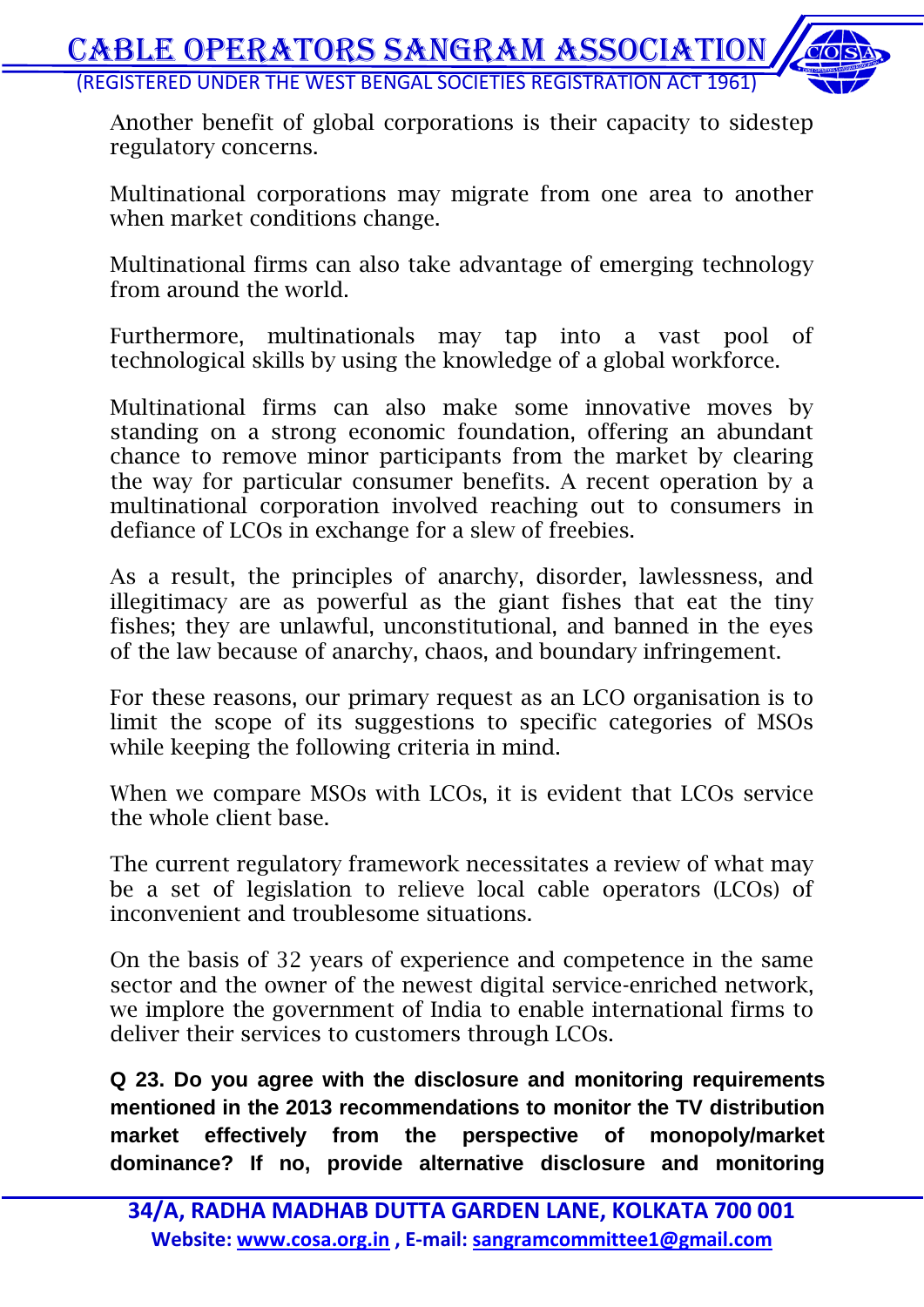**requirements. Do provide full justification for your response.**

#### **Ans. to the Q no. 23**:

Exploitation of a monopoly or market dominance unit MSO is often known as the employment of improper ways of attaining or holding market power. To successfully monitor the market, we must agree on the specifics of the disclosure specified in TELECOM REGULATORY AUTHORITY OF INDIA (TRAI)'s 2013 recommendation, as well as the need for monitoring.

**Q 24. Elaborate on how abuse of dominant position and monopoly power in the relevant market can manifest itself in cable TV services. Suggest monitoring and remedial action to preserve and promote competition. Do provide full justification for your response.**

#### **Ans. to the Q no. 24:**

Explaining in detail how a dominant position in the relevant market and abuse of monopoly power can only manifest themselves in TV services, it could be mentioned that the loss of consumer welfare due to insufficient competition will necessitate scale and mechanisms to promote competition rather than economic gain.

#### **THINGS TO THINK ABOUT WHEN DETERMINING DOMINANT POSITION**

Traditionally, dominance has been characterised in terms of a company's or a group of companies' market share. However, a variety of additional elements play a part in defining an enterprise's or a group of firms' market impact. These factors include: market share, enterprise size and resources; competitor size and importance; enterprise economic power; vertical integration; consumer dependence on the enterprise; market entry and exit barriers; countervailing buying power; market structure and size; and market structure and size.

Monopoly frequently leads to a decline in service quality in the long run.

There will be a lack of incentive for additional earnings to invest in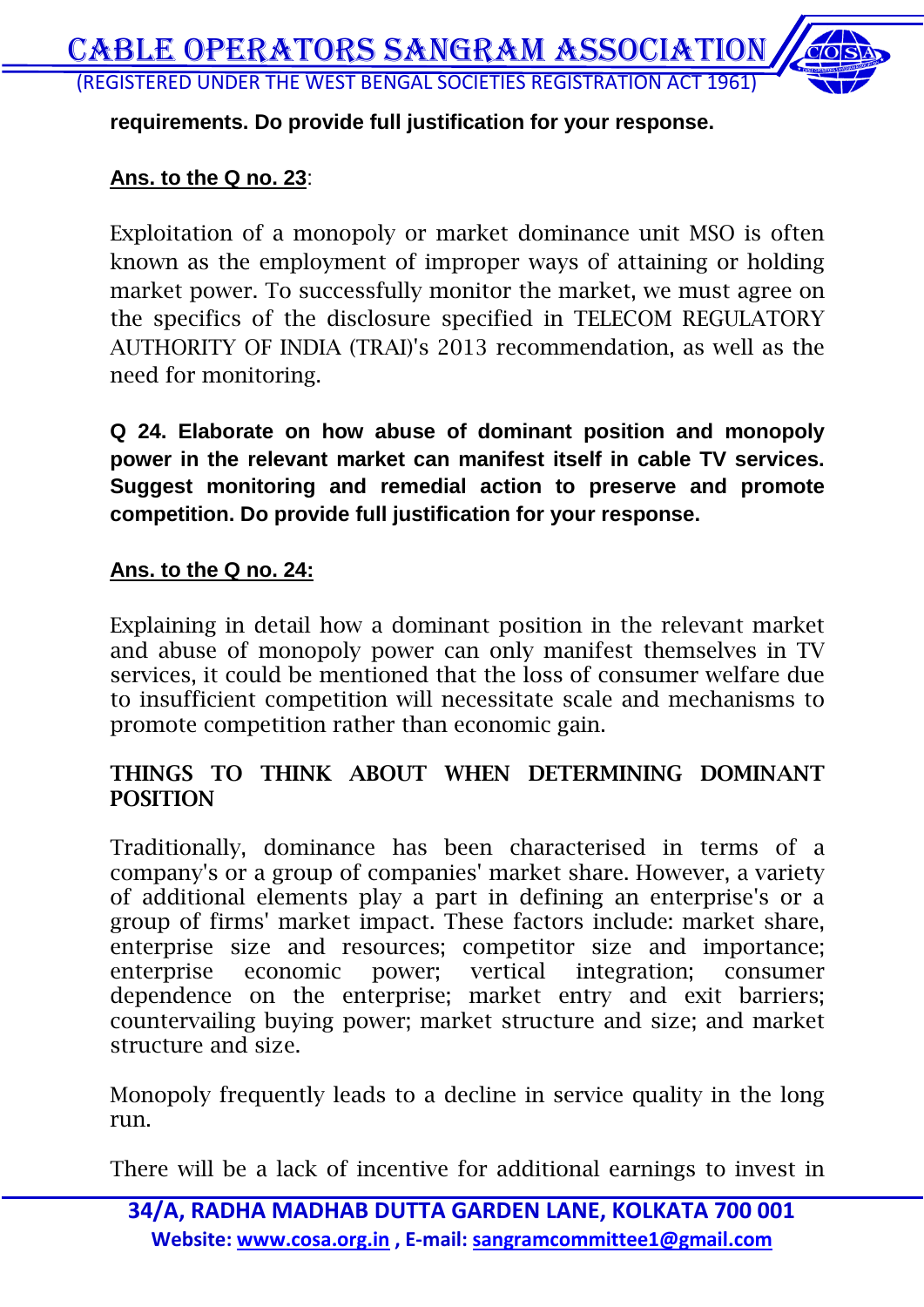

new technologies or innovations if there is little or no competition in the market or if obstruction is created.

•There is a unique possibility of abuse of market dominance by those responsible if there is little or no competition in the market or if obstruction is created.

•Powerful MSOs impose unfair conditions on players in the value chain, distorting competition by, for example, procuring content at low costs but demanding high car demand and placement fees, making it difficult for broadcasters to acquire market access, and so on. Influential MSOs might give LCOs a higher revenue share, driving them away from minor MSOs.

Although some markets in India may exhibit market dominance characteristics, competing with the present regulatory framework is illegal under Indian law.

There are also a huge number of modest-sized MSOs that have had a materially negative impact on the operations of small MSOs and LCOs, as well as the customer base that has been formed as a consequence of the free offer effect.

Small MSOs and LCOs should be supported at all times. If small MSOs and LCOs were barred from the market, major MSOs and corporations would undoubtedly dominate and experience the detrimental repercussions of consumer governance.

This is a win-win situation for consumers and LCOs alike, because customers will have more options for local channels and value-added services.

**Q 25. Is there a need to recommend cross-holding restrictions amongst various categories of DPOs/ service providers? Do give detailed justification supporting the comments.**

#### **Ans. to the Q no. 25**:

In order to shed light on whether DPOs or service providers need to recommend cross-holding restrictions in different departments, cross-holding, also referred to as cross-shareholding, describes a situation where a publicly-traded company replaces another publicly-traded company. It contains a significant number of shares.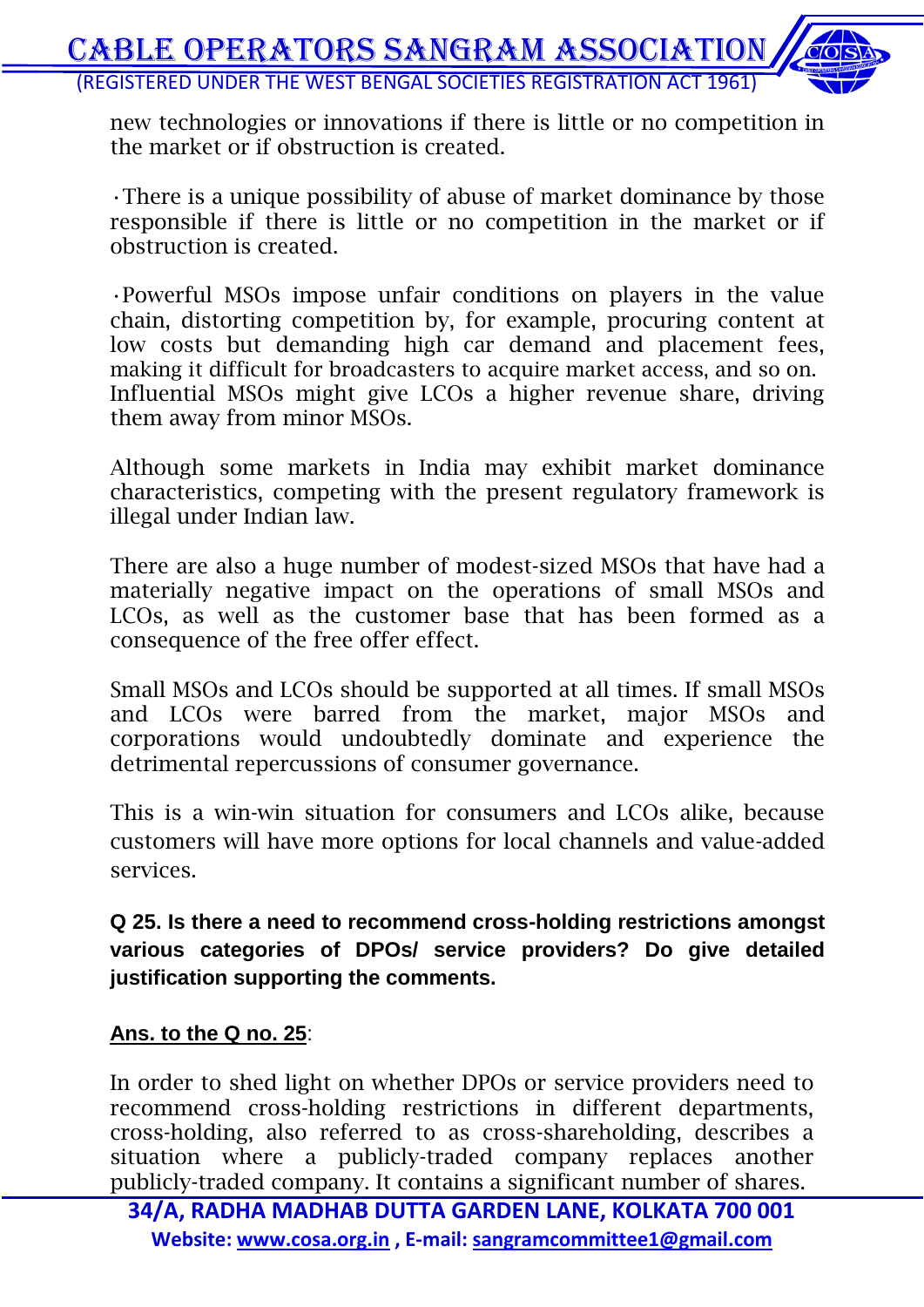

When one shareholder of one company owns stock in another company, this is referred to as a "cross-holding."

Shareholder cross-holdings are substantial and, at least in the case of acquisitions, have the potential to influence management choices.

When a financial or market analyst is attempting to value a firm, it is simple to check for cross-holdings. When examining the corporation that issued the shares, the value of cross-hold equity shares can be assessed first. When examining the assets of another firm, the company that has such equity shares

#### **The advantages and disadvantages of cross-holding :**

The practice of holding stock in other firms attracts both supporters and detractors.

Proponents of her cause have been working hard to make the full transcript of her remarks available online. Proponents of her cause have been working hard to make the full transcript of her remarks available online.

If Company A owns stock in Company B, it wants Company B to prosper so that it may increase its cross-holding. Company B wants to enrich Company A because it would be damaging to Company B's stock price if Company A were financially obliged to sell all of Company B's shares.

Cross-holding price proponents have also stated that the practise might shield a firm whose shares could shield another company from a potentially unfavourable takeover since the amount of crossholdings could be enough to obstruct takeover efforts.

In addition to the potential valuation issues, critics of cross-holdings argue that investments in cross-holdings are frequently inefficient uses of capital—capital invested in the stocks of other companies can be used more efficiently if directly invested in core business expansion. Cross Holding Corporation.

Critics further argue that, in the case of a big recession or other economic crisis, cross-holding might generate a domino effect, in which the financial failure of one firm could lead to the financial failure of another owned company. Significant cross-ownership exists in the first company's stock.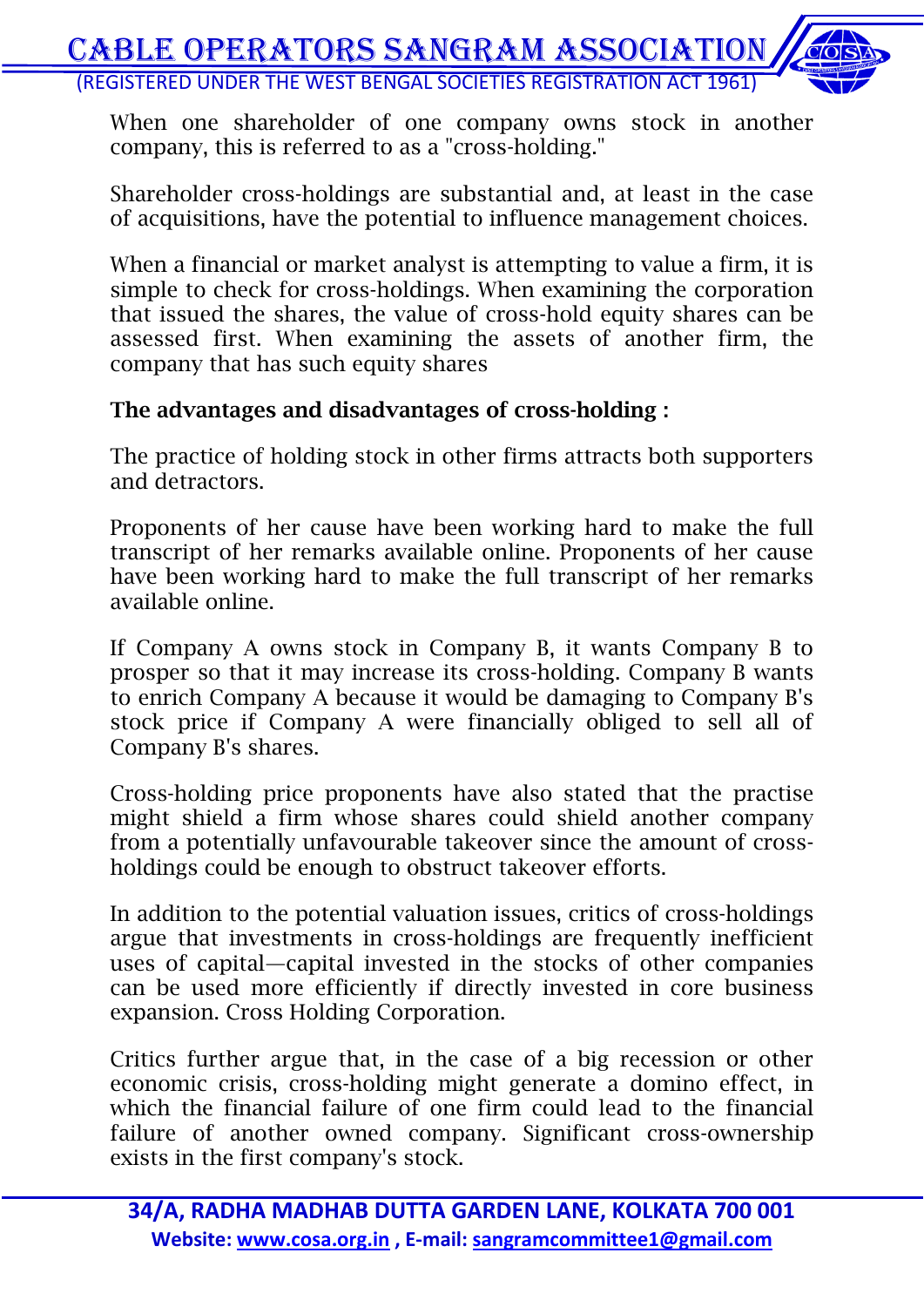As a result, as an organisation of LCOs, our sincere request is that appropriate authorities must advocate on cross-holding limits in various departments of DPOs/service providers, and cross-holdings should be controlled.

#### **Any Other Issues**

**Q 26. Stakeholders may also provide their comments on any other issue relevant to the present consultation**

#### **Ans. to the Q no. 26**

Speaking of the challenges of LCOs as an association, it can be stated that LCOs are one of the important stakeholders of cable TV, and LCOs, in addition to any guidance and obedience to the law, obeyed the norms of the TELECOM REGULATORY AUTHORITY OF INDIA (TRAI). It is indisputable that the LCOs' devotion, hard work, and faith over the previous 32 years have contributed to the growth of cable TV into a multibillion-dollar business. Cable TV has become the most up-to-date application of modern technology due to the relentless labour of the LCOs, at various times, on their own initiative, which has resulted in LCOs establishing significant employment with customer pleasure. Despite this, LCOs today are afraid, anxious, and petrified of losing business due to uneven and unhealthy competition, pricing wars, free offers, and so on, which make it impossible for them to compete. This makes survival difficult and impractical for LCOs. As a result, as an LCO organisation, we would like to draw the attention of the TELECOM REGULATORY AUTHORITY OF INDIA (TRAI) and other authorities to our comments on the existence of LCOs in the cable TV business, healthy competition in the cable TV industry, and ensuring the commercial existence of LCOs. We want LCOs to take precise, positive, effective, fruitful, helpful, appropriate, and existential action.

#### **Ensuring the business security of LCOs.**

The local cable operator (LCO), the multi-billion dollar industrial architecture and creator, will soon witness the business they built over a period of 32 years, the revenue of that business, and the loss of the business. The explanation is that cable operators have lost their identity as cable operators after the digitization of cable TV, but with all the work of their network comes huge work responsibilities such as giving set-top boxes to consumers, repairing set-top boxes to consumers, and all consumer cable operators. For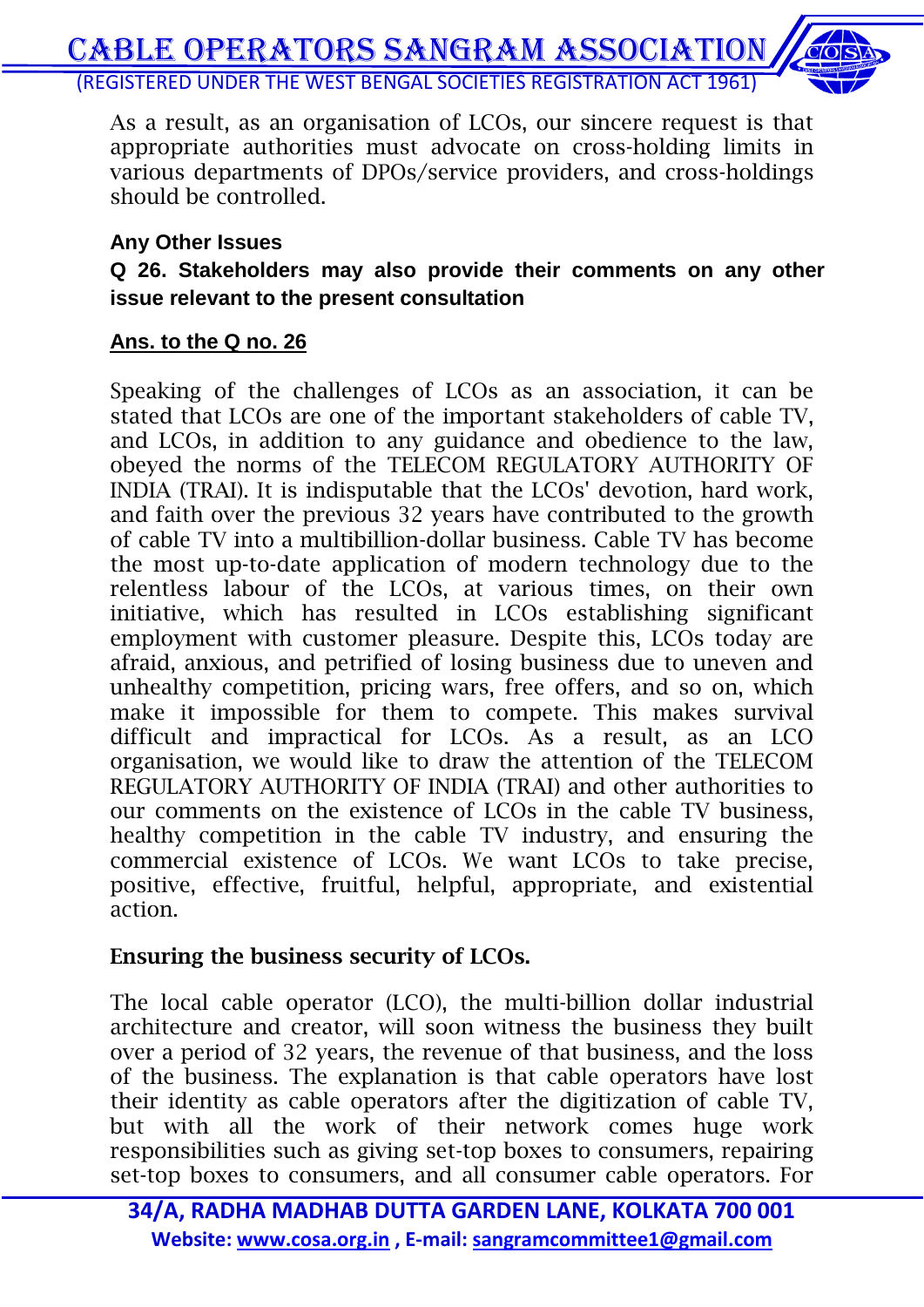reclaiming set-top boxes from terminated cable TV subscribers (police brutality or criminal case if set-top box cannot be recovered), taking advantage of a free or low-cost offer, or any other unknown reason. Only operators have to deal with natural disasters like money laundering, lockdowns, and natural calamities.

Broadband services for LCOs on their own initiative, apart from cable TV, have already spun the wheel to further transform the Indian economy. In the case of the digital revolution in India, highspeed broadband is an important pillar With the Prime Minister's dream of a digital India coming true, LCOs are one of the pioneers in providing quality broadband to the public as a basic infrastructure.

LCOs are small entrepreneurs who are strengthening the broadband backbone for the existing ECO system digital highway, and they are accustomed to working in low-profit and small business units. Thus, they are also successful in rural areas where they use local resources, including manpower. By connecting them to a national fiber-optic network to provide broadband to their customers, LCOs will generate additional revenue, help boost the national economy, and increase employment opportunities for people in rural areas.

The cable TV industry has a track record of connecting more than 100 million households in the country. If a potential business model is created for operators with the right technology vendor support, they will not only create end-mile networks but also market them among the local population to benefit the people and know how to do it.

#### **Encourage LCOs to construct MSOs.**

Our hope is that the TV industry will only prosper if the highest level of experience working at the grassroots level of TV shows the flexibility of the LCOs to show their legal flexibility to emerge as MSOs.

The biggest obstacle to the transformation of LCOs into MSOs is MSOs, as MSOs have "abused their market power" to prevent the emergence of new players. Broadcasters are offering different deals to different MSOs, which allows larger MSOs to secure content at lower prices and provide special benefits to broadcasters. Existing MSOs lack cooperation with LCOs. In addition, they can offer a good revenue share to entice local cable operators from small MSOs. MSOs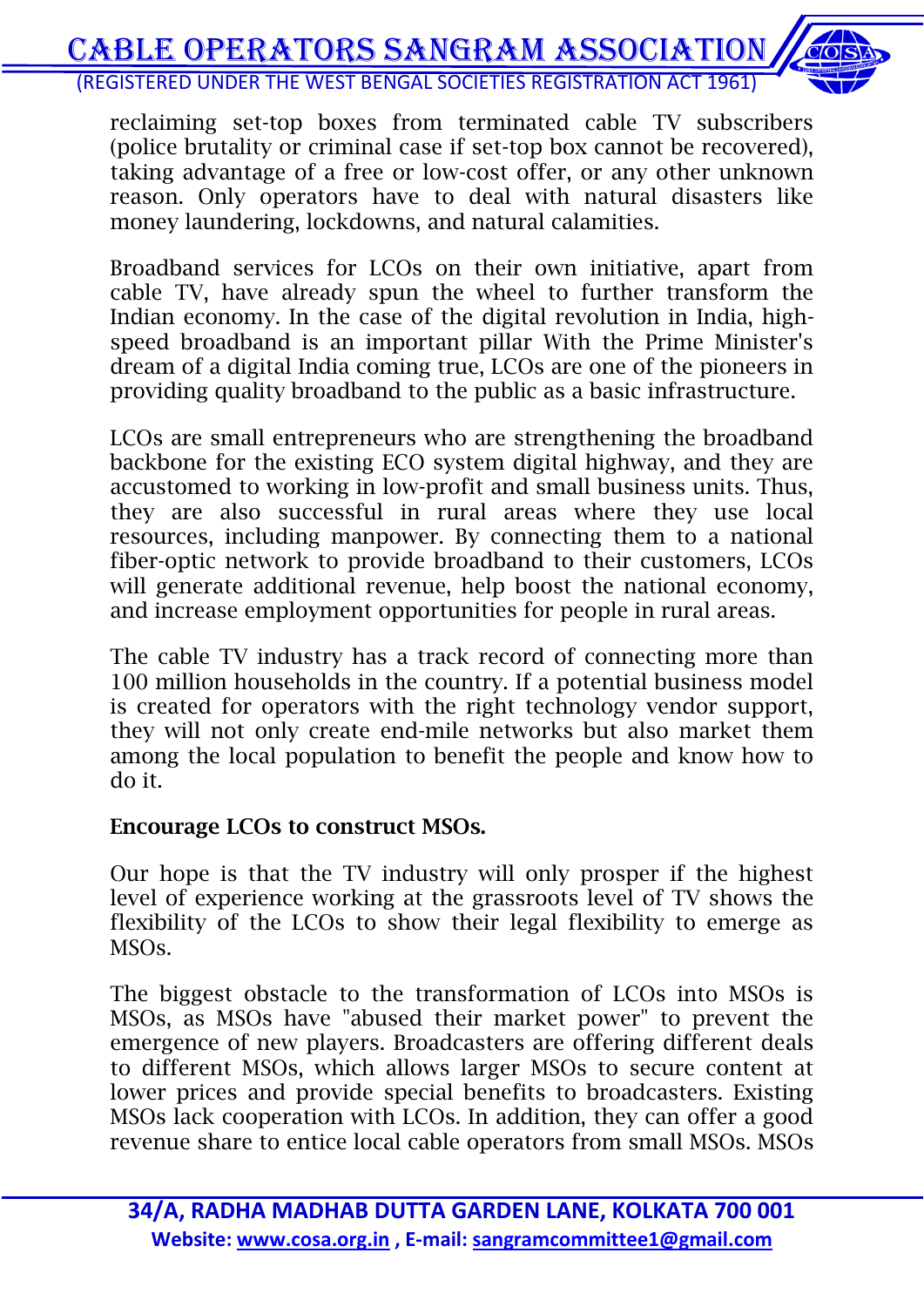have tried to expand their influence and size by buying smaller MSOs and cable operators.

Once an MSO has such dominance, they can make it difficult for broadcasters to gain access to distribution networks. Selectively blocking content can hinder the multiplicity of perspectives.

If TELECOM REGULATORY AUTHORITY OF INDIA (TRAI) and other authorities take the initiative and initial steps to make LCOs appear as MSOs, the initial response from LCOs must be encouraging.

#### **Over The Top (OTT) services**

OTT services should be registered under the Telecom Act as they are a paid service, consisting entirely or mainly of signal transmission, and are carried electronically. TELECOM REGULATORY AUTHORITY OF INDIA (TRAI) should take some steps like communication networks. Failure to do so should constitute a serious offence that could harm the interests and competition of users. The most decisive factor in the growth of OTT services will be the government and regulatory position towards them. It is important to keep in mind that high speed internet access, the opportunities it offers for the development of new business models like OTT and its implications for telecom operators are essentially predicting a technological revolution. Throughout history, technological revolutions have been "winners" and "losers," but in the end what should be considered is the ultimate overall impact on the wellbeing of society at large. Therefore, the government and TELECOM REGULATORY AUTHORITY OF INDIA (TRAI) should facilitate this process and not take steps that could hinder it. Create a fair environment for competition, innovation and investment in the national telecommunications ecosystem. Access OTT's economic, policy, and consumer welfare implications, including regulatory framework and economic incentives. Develop policies and / or regulatory frameworks capable of increasing fair competition between network operators and OTT providers. Encourage collaboration between OTT and network operators.

There must be some level of control for online communication providers a licencing system may not be the best way to go about it, as it would be unrealistic and would reduce the value of the Internet to citizens.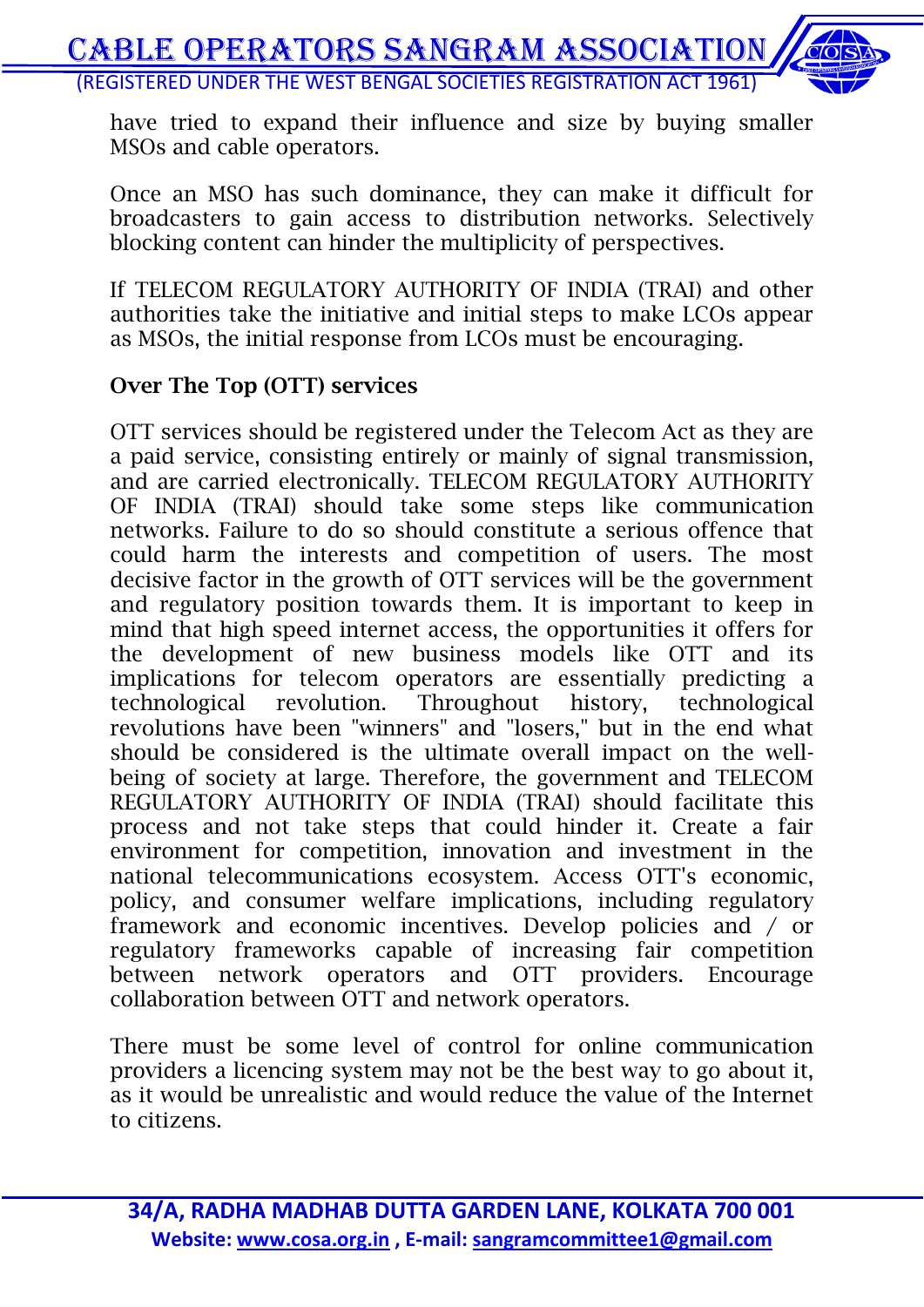#### **DD Free Dish**

LCOs are upset that paid channels are being offered for free on DD Free Dish. As DD Free Dish is a free-to-air (FTA) DTH service, there is no monthly fee and it can be availed with a one-time payment for dishes and set-top boxes.

However, DD Free Dish, is unaffected by the TELECOM REGULATORY AUTHORITY OF INDIA (TRAI) rule and is exempted from all the tariffs and is exempted from the ruling to encrypt.

#### **The Goods and Services Tax (GST)**

The implementation of Goods and Service Tax in the year 2017 has had a large-scale impact on several goods and commodities, the most noticeable of which is a change in price. The government has levied an 18% GST rate on cable TV services.

Before the implementation of GST, subscribers to cable TV had to pay 12% as service tax. However, with the introduction of the 6% extra GST on cable TV service tax, it has become more expensive to purchase cable TV packages.

Viewers will benefit if they think seriously about reducing GST for cable-TV and make efforts to re-evaluate GST.

#### **Television advertisements**

Television advertisements have become an imperative medium of advertisement for all types of products and services. TV channels are doing business in the monopolistic competition market. Different TV channels are telecasting different programmes at their scheduled times, with sponsorship from different advertisers. The effectiveness of advertisements depends on how many viewers are watching the particular advertisement with full attention and are receiving the messages manufacturers are sending to their target customers.

Several notifications on the ad cap regulation by the TELECOM REGULATORY AUTHORITY OF INDIA (TRAI) and the duration of advertisements on TV channels state that no broadcaster shall carry in its broadcast of programme advertisements exceeding twelve